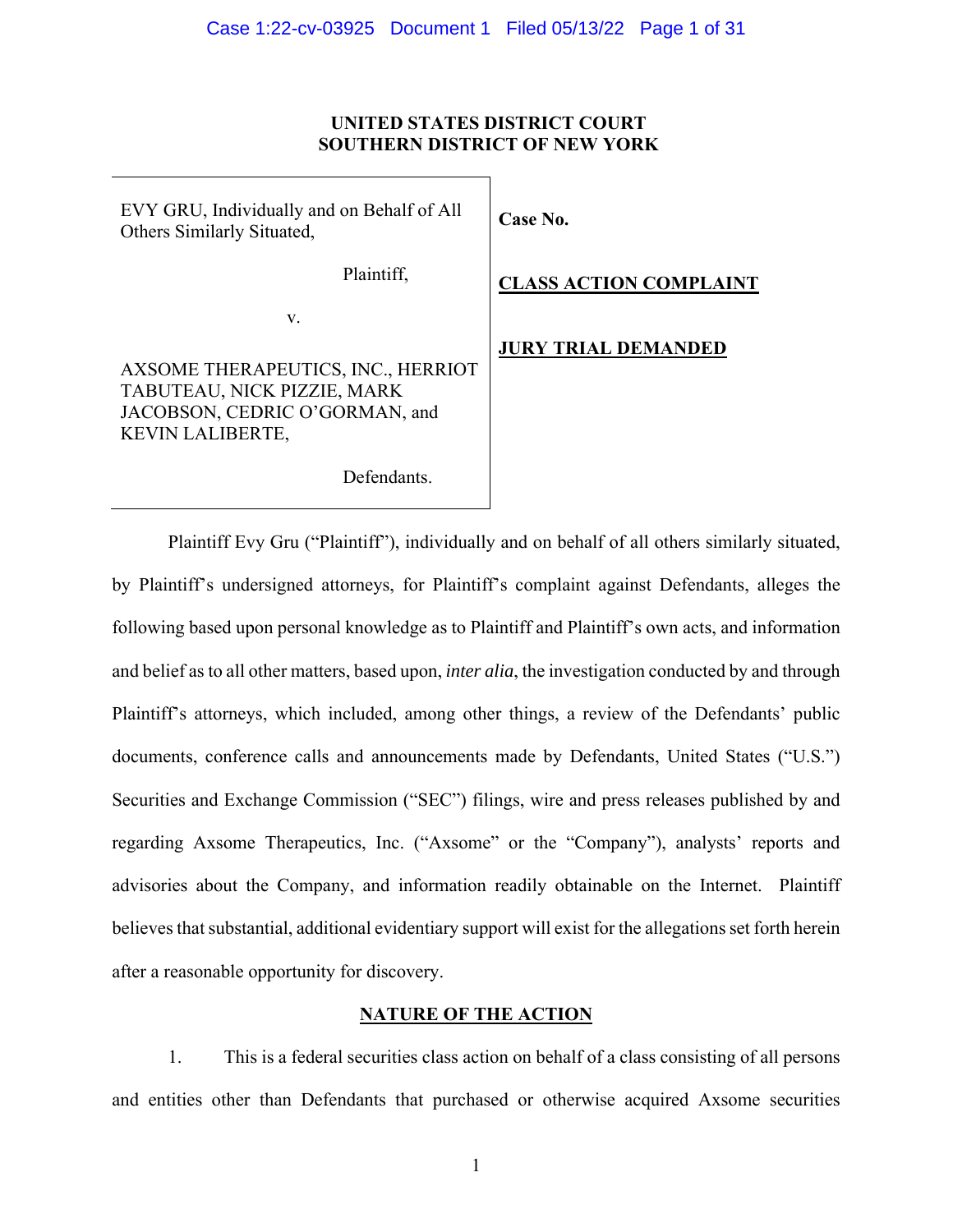#### Case 1:22-cv-03925 Document 1 Filed 05/13/22 Page 2 of 31

between December 30, 2019 and April 22, 2022, both dates inclusive (the "Class Period"), seeking to recover damages caused by Defendants' violations of the federal securities laws and to pursue remedies under Sections 10(b) and 20(a) of the Securities Exchange Act of 1934 (the "Exchange Act") and Rule 10b-5 promulgated thereunder, against the Company and certain of its top officials.

2. Axsome is a biopharmaceutical company that engages in the development of novel therapies for central nervous system ("CNS") disorders in the U.S. The Company is developing, among other product candidates, AXS-07, a novel, oral, rapidly absorbed, multi-mechanistic, and investigational medicine for the acute treatment of migraine.

3. Axsome consistently touted AXS-07's regulatory and commercial prospects in anticipation of the Company's submission a New Drug Application ("NDA") to the U.S. Food and Drug Administration ("FDA") for AXS-07 for the acute treatment of migraine (the "AXS-07 NDA") based on the drug's positive results in two Phase 3 trials. However, unbeknownst to investors, the Company's preparation and eventual submission of the AXS-07 NDA was plagued with chemistry, manufacturing, and control ("CMC") issues.

4. Throughout the Class Period, Defendants made materially false and misleading statements regarding the Company's business, operations, and prospects. Specifically, Defendants made false and/or misleading statements and/or failed to disclose that: (i) Axsome's CMC practices were deficient with respect to AXS-07 and its manufacturing process; (ii) as a result, Axsome was unlikely to submit the AXS-07 NDA on its initially represented timeline; (iii) the foregoing CMC issues remained unresolved at the time that the FDA reviewed the AXS-07 NDA; (iv) accordingly, the FDA was unlikely to approve the AXS-07 NDA; (v) as a result of all the foregoing, Axsome had overstated AXS-07's regulatory and commercial prospects; and (vi) as a result, the Company's public statements were materially false and misleading at all relevant times.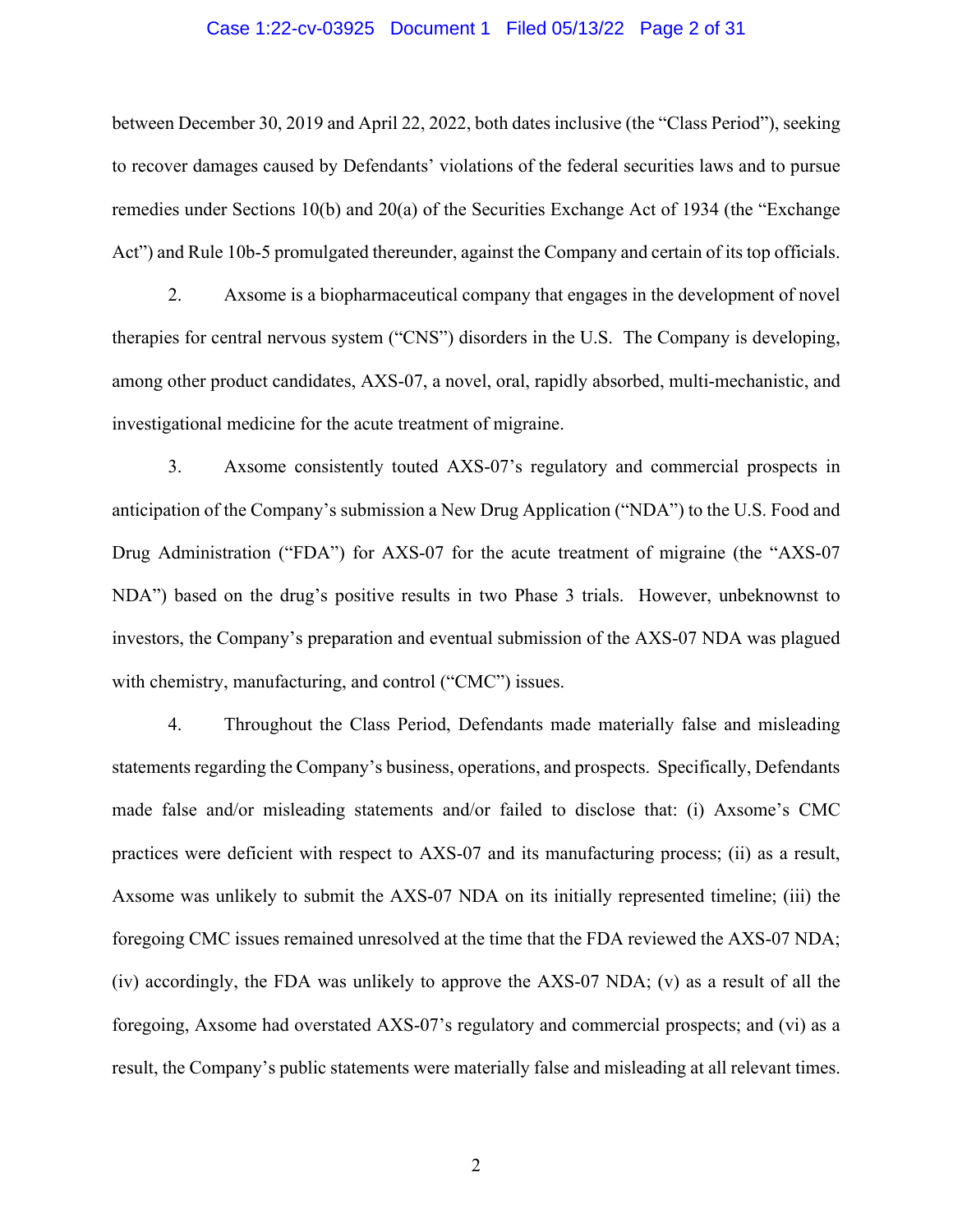### Case 1:22-cv-03925 Document 1 Filed 05/13/22 Page 3 of 31

5. On November 5, 2020, Axsome issued a press release reporting the Company's third quarter 2020 results. That press release disclosed that the Company "plans to submit the [AXS-07] NDA to the FDA in the first quarter of 2021, versus previous guidance of the fourth quarter of 2020, to allow for inclusion of supplemental manufacturing information to ensure a robust submission package."

6. On this news, Axsome's stock price fell \$5.22 per share, or 6.99%, to close at \$69.51 per share on November 5, 2020.

7. Then, on April 25, 2022, Axsome disclosed in an SEC filing that, "[o]n April 22, 2022, Axsome . . . was informed by the [FDA] that [CMC] issues identified during the FDA's review of the Company's [NDA] for its AXS-07 product candidate for the acute treatment of migraine are unresolved." That filing also disclosed that "[b]ased upon the time remaining in the NDA review cycle, the Company expects to receive a Complete Response Letter [('CRL')] with respect to this NDA on or about the Prescription Drug User Fee Act [('PDUFA')] target action date of April 30, 2022."

8. On this news, Axsome's stock price fell \$8.60 per share, or 21.99%, to close at \$30.50 per share on April 25, 2022.

9. Finally, on May 2, 2022, Axsome announced that it received a CRL from the FDA regarding the AXS-07 NDA for the acute treatment of migraine. According to the Company, "[t]he principal reasons given in the CRL relate to [CMC] considerations" including "the need for additional CMC data pertaining to the drug product and manufacturing process."

10. As a result of Defendants' wrongful acts and omissions, and the precipitous decline in the market value of the Company's securities, Plaintiff and other Class members have suffered significant losses and damages.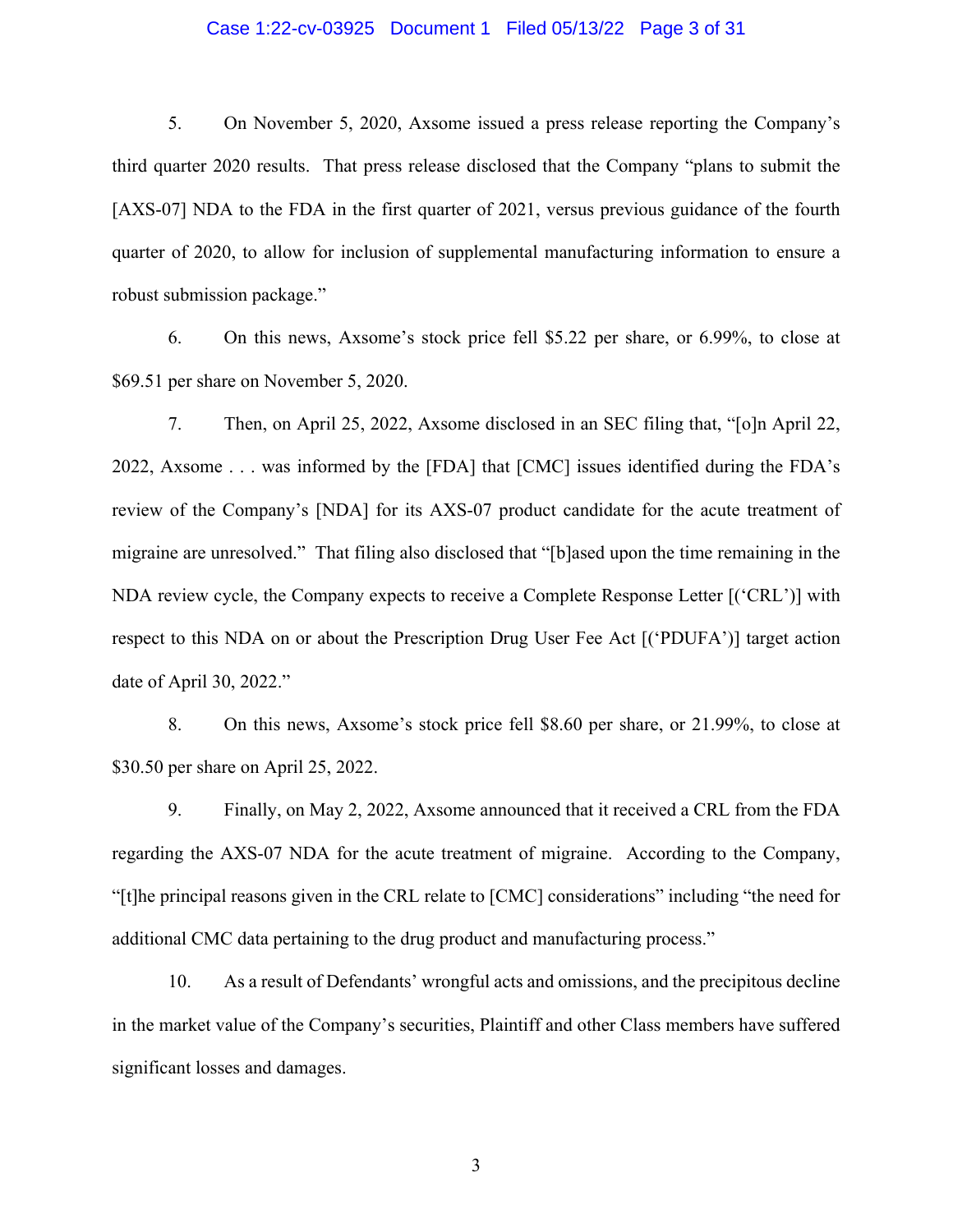#### **JURISDICTION AND VENUE**

11. The claims asserted herein arise under and pursuant to Sections 10(b) and 20(a) of the Exchange Act (15 U.S.C. §§ 78j(b) and 78t(a)) and Rule 10b-5 promulgated thereunder by the SEC (17 C.F.R. § 240.10b-5).

12. This Court has jurisdiction over the subject matter of this action pursuant to 28 U.S.C. § 1331 and Section 27 of the Exchange Act.

13. Venue is proper in this Judicial District pursuant to Section 27 of the Exchange Act (15 U.S.C. § 78aa) and 28 U.S.C. § 1391(b). Axsome is headquartered in this Judicial District, Defendants conduct business in this Judicial District, and a significant portion of Defendants' activities took place within this Judicial District.

14. In connection with the acts alleged in this complaint, Defendants, directly or indirectly, used the means and instrumentalities of interstate commerce, including, but not limited to, the mails, interstate telephone communications, and the facilities of the national securities markets.

#### **PARTIES**

15. Plaintiff, as set forth in the attached Certification, acquired the Company's securities at artificially inflated prices during the Class Period and was damaged upon the revelation of the alleged corrective disclosures.

16. Defendant Axsome is a Delaware corporation with principal executive offices located at 22 Cortlandt Street, 16th Floor, New York, New York 10007. Axsome's common stock trades in an efficient market on the NASDAQ under the trading symbol "AXSM".

17. Defendant Herriot Tabuteau, M.D. ("Tabuteau") has served as Axsome's Founder, Chief Executive Officer, and Chairman of the Board of Directors at all relevant times.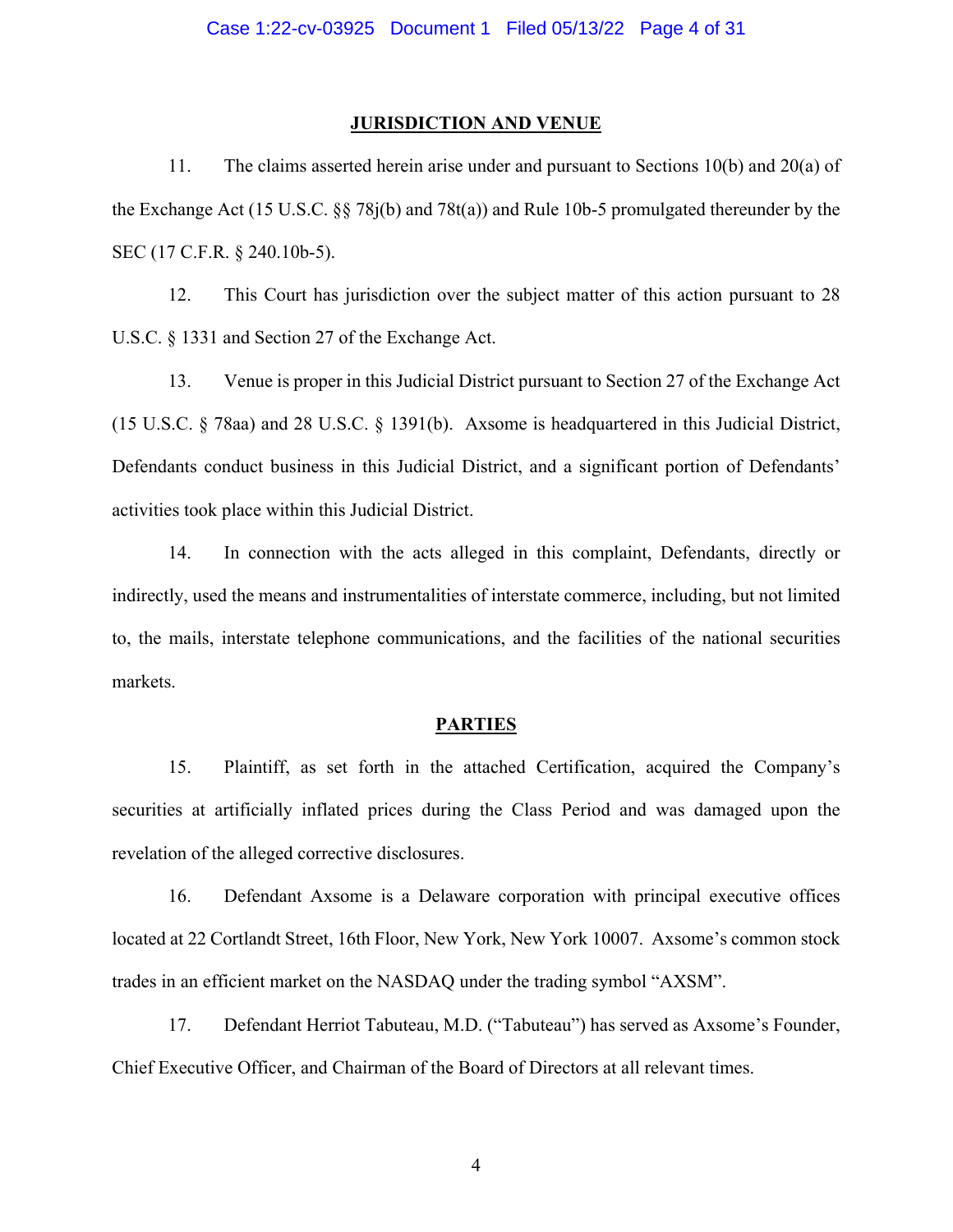### Case 1:22-cv-03925 Document 1 Filed 05/13/22 Page 5 of 31

18. Defendant Nick Pizzie ("Pizzie") has served as Axsome's Chief Financial Officer at all relevant times.

19. Defendant Mark Jacobson ("Jacobson") has served as Axsome's Chief Operating Officer since March 2020. Before then, he served as the Company's Senior Vice President of Operations at all relevant times.

20. Defendant Cedric O'Gorman ("O'Gorman") served as Axsome's Senior Vice President of Clinical Development and Medical Affairs from before the start of the Class Period to September 2021.

21. Defendant Kevin Laliberte ("Laliberte") served as Axsome's Executive Vice President of Product Strategy from January 2021 to December 2021.

22. Defendants Tabuteau, Pizzie, Jacobson, O'Gorman, and Laliberte are sometimes referred to herein as the "Individual Defendants."

23. The Individual Defendants possessed the power and authority to control the contents of Axsome's SEC filings, press releases, and other market communications. The Individual Defendants were provided with copies of Axsome's SEC filings and press releases alleged herein to be misleading prior to or shortly after their issuance and had the ability and opportunity to prevent their issuance or to cause them to be corrected. Because of their positions with Axsome, and their access to material information available to them but not to the public, the Individual Defendants knew that the adverse facts specified herein had not been disclosed to and were being concealed from the public, and that the positive representations being made were then materially false and misleading. The Individual Defendants are liable for the false statements and omissions pleaded herein.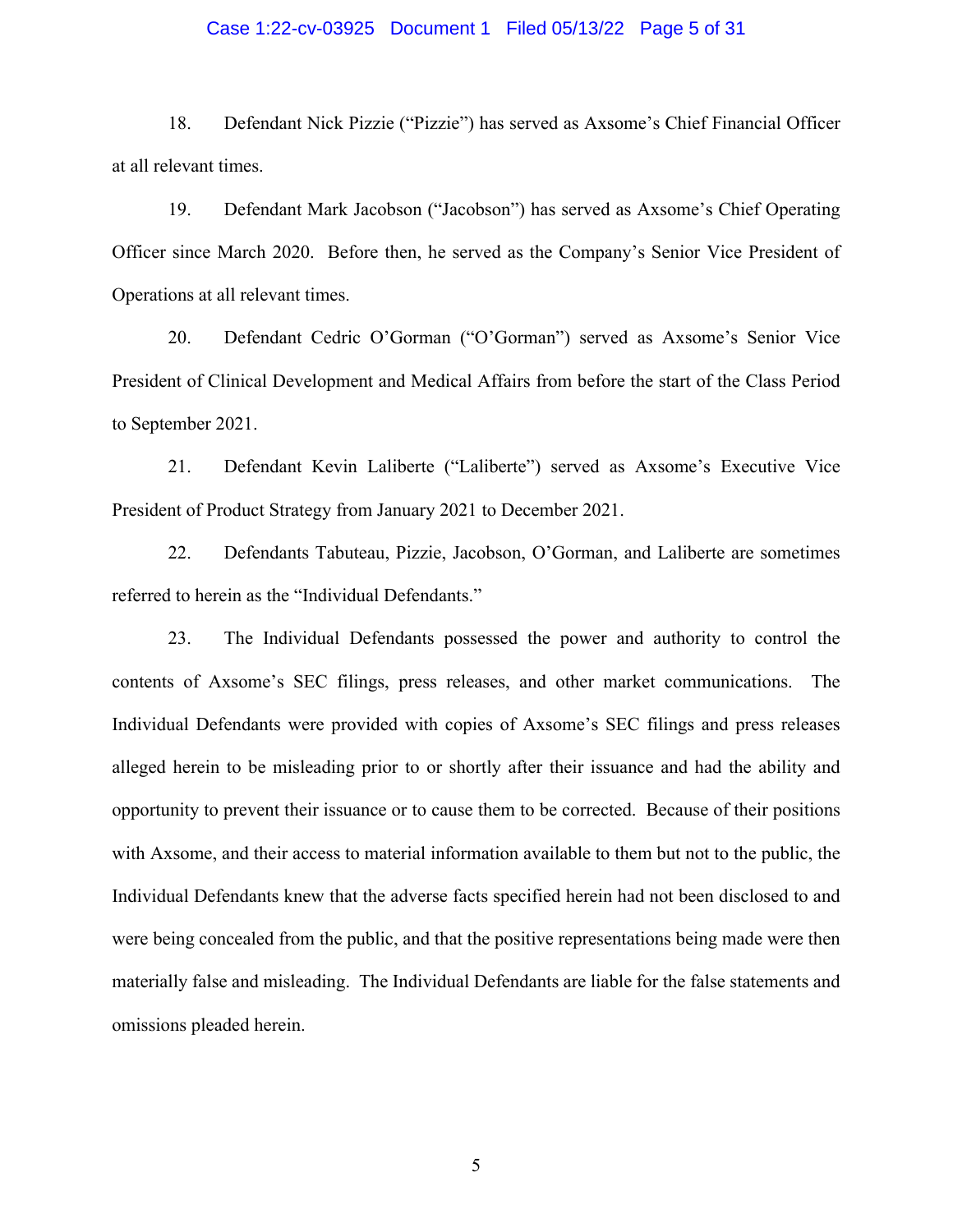### Case 1:22-cv-03925 Document 1 Filed 05/13/22 Page 6 of 31

24. Axsome and the Individual Defendants are collectively referred to herein as "Defendants."

### **SUBSTANTIVE ALLEGATIONS**

#### **Background**

25. Axsome is a biopharmaceutical company that engages in the development of novel therapies for CNS disorders in the U.S. The Company is developing, among other product candidates, AXS-07, a novel, oral, rapidly absorbed, multi-mechanistic, and investigational medicine for the acute treatment of migraine.

26. Axsome consistently touted AXS-07's regulatory and commercial prospects in anticipation of the Company's submission of the AXS-07 NDA to the FDA based on the drug's positive results in two Phase 3 trials. However, unbeknownst to investors, the Company's preparation and eventual submission of the AXS-07 NDA was plagued with CMC issues.

#### **Materially False and Misleading Statements Issued During the Class Period**

27. The Class Period begins on December 30, 2019, when Axsome issued a press release during pre-market hours, announcing that AXS-07 had met its two regulatory co-primary endpoints in a Phase 3 trial called the MOMENTUM trial for the treatment of migraine. That press release stated, in relevant part, that "[t]he positive results on both co-primary endpoints along with the demonstration of component contribution support the filing of an NDA for AXS-07 in the acute treatment of migraine"; that "[b]ased on FDA feedback, Axsome believes that MOMENTUM will be the only efficacy trial required to support an NDA filing for AXS-07 for the acute treatment of migraine"; and that "Axsome plans to file the NDA in the second half of 2020."

28. The same December 30, 2019 press release also quoted Defendant Tabuteau, who stated, in relevant part: "These data have potentially important implications for patient care based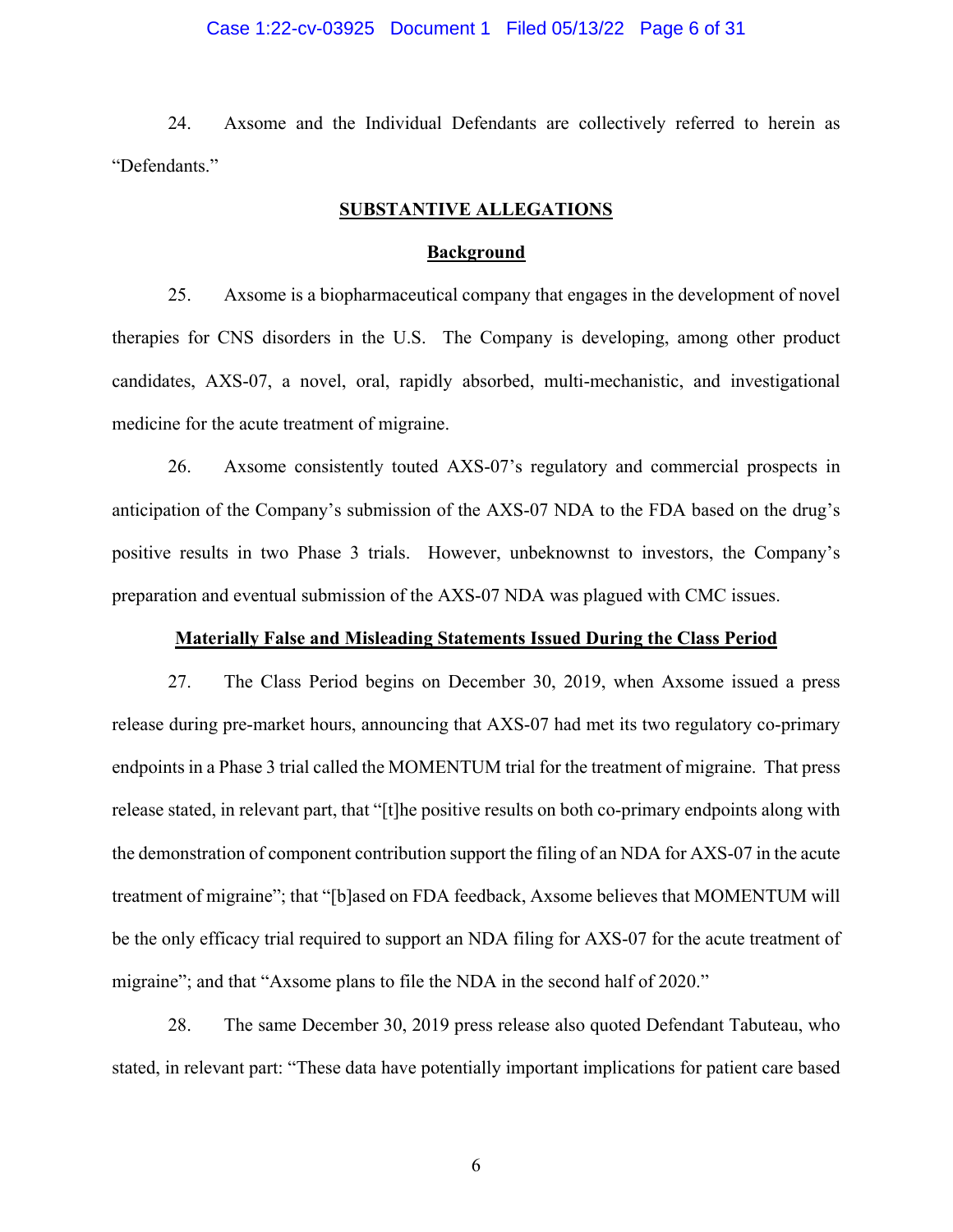#### Case 1:22-cv-03925 Document 1 Filed 05/13/22 Page 7 of 31

on the high rate of inadequate response to and patient dissatisfaction with current treatments. With these positive results, we look forward to filing an NDA for AXS-07 in the acute treatment of migraine in 2020."

29. On March 12, 2020, Axsome issued a press release reporting the Company's fourth quarter and full year 2019 results, stating, in relevant part, that "[t]he positive results from the MOMENTUM trial support an NDA filing for AXS-07 in the acute treatment of migraine, which is anticipated in the fourth quarter of 2020"; and that "[t]o support the planned NDA filing of AXS-07 in the acute treatment of migraine, enrollment in a Phase 3 open-label, long-term safety extension study of AXS-07 is ongoing."

30. That same day, Axsome hosted a conference call with investors and analysts to discuss the Company's fourth quarter and full year 2020 results. In his prepared remarks, Defendant Tabuteau stated, in relevant part:

The positive results from the MOMENTUM trial support an NDA filing for AXS-07 in the acute treatment of migraine and we remain on track to file this NDA in the second half of 2020. With . . . two planned NDA filings Axsome is on track to transition to commercial stage potentially as early as next year.

31. Also on March 12, 2020, Axsome filed an annual report on Form 10-K with the SEC, reporting the Company's financial and operating results for the quarter and year ended December 31, 2019 (the "2019 10-K"). That filing provided generic, boilerplate representations regarding potential CMC issues that could materialize for any given NDA filing, without addressing CMC issues specific to the anticipated AXS-07 NDA filing, stating, *inter alia*, that "the FDA may refuse to approve an NDA if the applicable regulatory criteria are not satisfied or may require additional . . . [CMC], or other data and information."

32. Appended as exhibits to the 2019 10-K were signed certifications pursuant to the Sarbanes-Oxley Act of 2002 ("SOX"), wherein Defendants Tabuteau and Pizzie certified that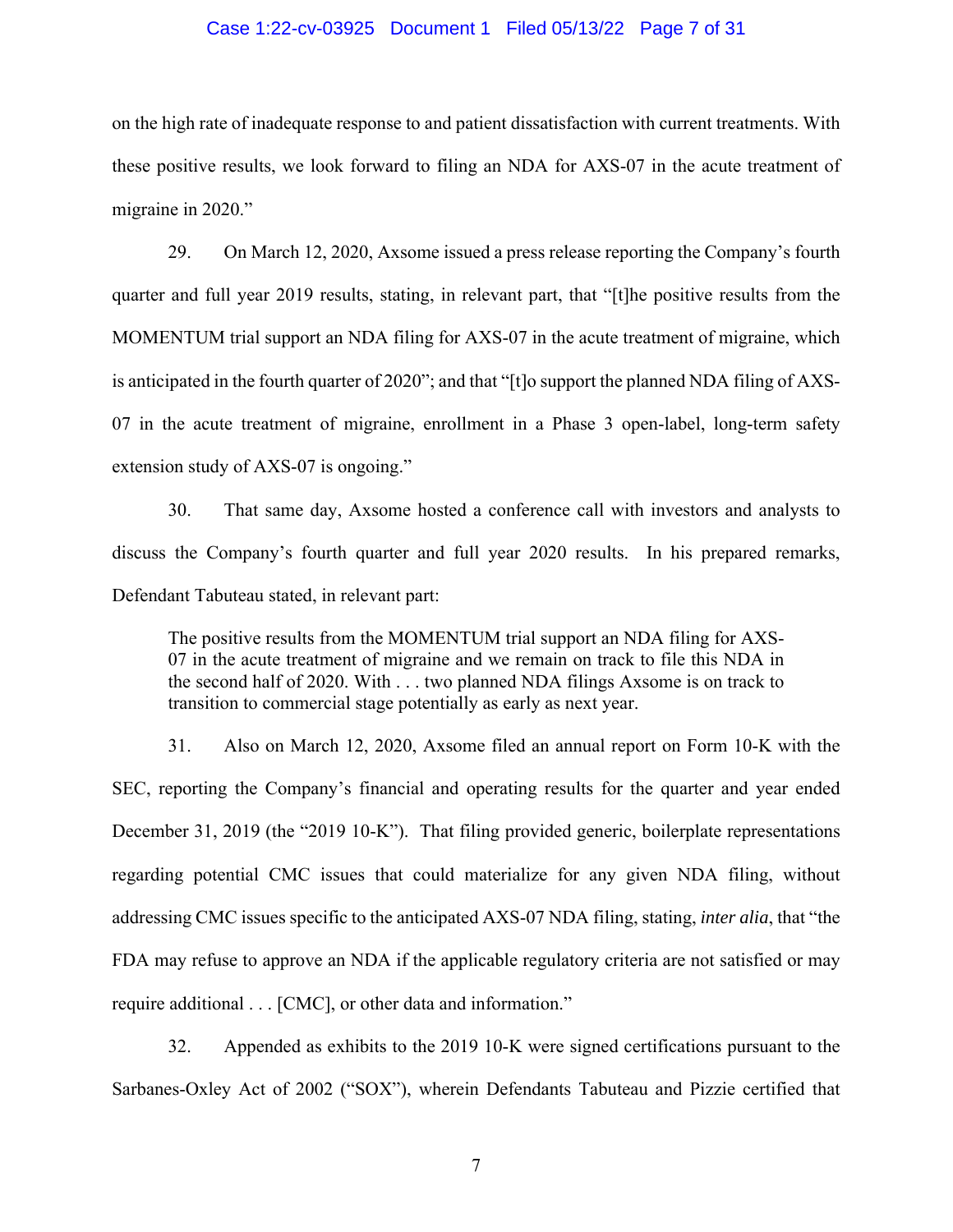### Case 1:22-cv-03925 Document 1 Filed 05/13/22 Page 8 of 31

"[t]he [2019 10-K] fully complies with the requirements of Section 13(a) or 15(d) of the [Exchange Act], as amended[,]" and that "[t]he information contained in the [2019 10-K] fairly presents, in all material respects, the financial condition and results of operations of the Company."

33. On April 6, 2020, Axsome issued a press release announcing that AXS-07 had met

its co-primary endpoints in a second Phase 3 trial called the INTERCEPT trial for the treatment of

migraine. That press release quoted Defendant Tabuteau, who stated, in relevant part:

With INTERCEPT and the previously completed MOMENTUM Phase 3 trial in patients with a history of inadequate response to prior acute treatments, AXS-07 has now been evaluated in two positive well-controlled trials . . . . INTERCEPT strengthens our planned NDA for AXS-07 in the acute treatment of migraine, which remains on track to be submitted to the FDA in the fourth quarter.

34. On May 8, 2020, Axsome issued a press release reporting the Company's first

quarter 2020 results, stating, in relevant part:

As we move towards the submission of two NDAs in the fourth quarter . . . one for AXS-07 in migraine, our commercial team is focused on launch-readiness activities to ensure successful commercial execution.

\* \* \*

Axsome remains on track to submit an NDA for AXS-07 in the acute treatment of migraine to the FDA in the fourth quarter of 2020. The NDA is supported by positive efficacy results from the MOMENTUM and INTERCEPT trials. A Phase 3, open-label, long-term safety extension study of AXS-07 is ongoing to further support the NDA filing.

35. That same day, Axsome hosted a conference call with investors and analysts to

discuss the Company's first quarter 2020 results. On that call, in response to an analyst question

regarding whether there "[i]s . . . any new clinical data, including . . . CMC activities" for the

Company's NDAs, Defendant Tabuteau stated, in relevant part:

With regards to CMC activities, there are registration batches which are being manufactured now. A good thing for us is that we have been manufacturing our clinical trial supply at commercial scale and also at the same CMO that we're using for commercial production. So, there's no scale up that needs to be done.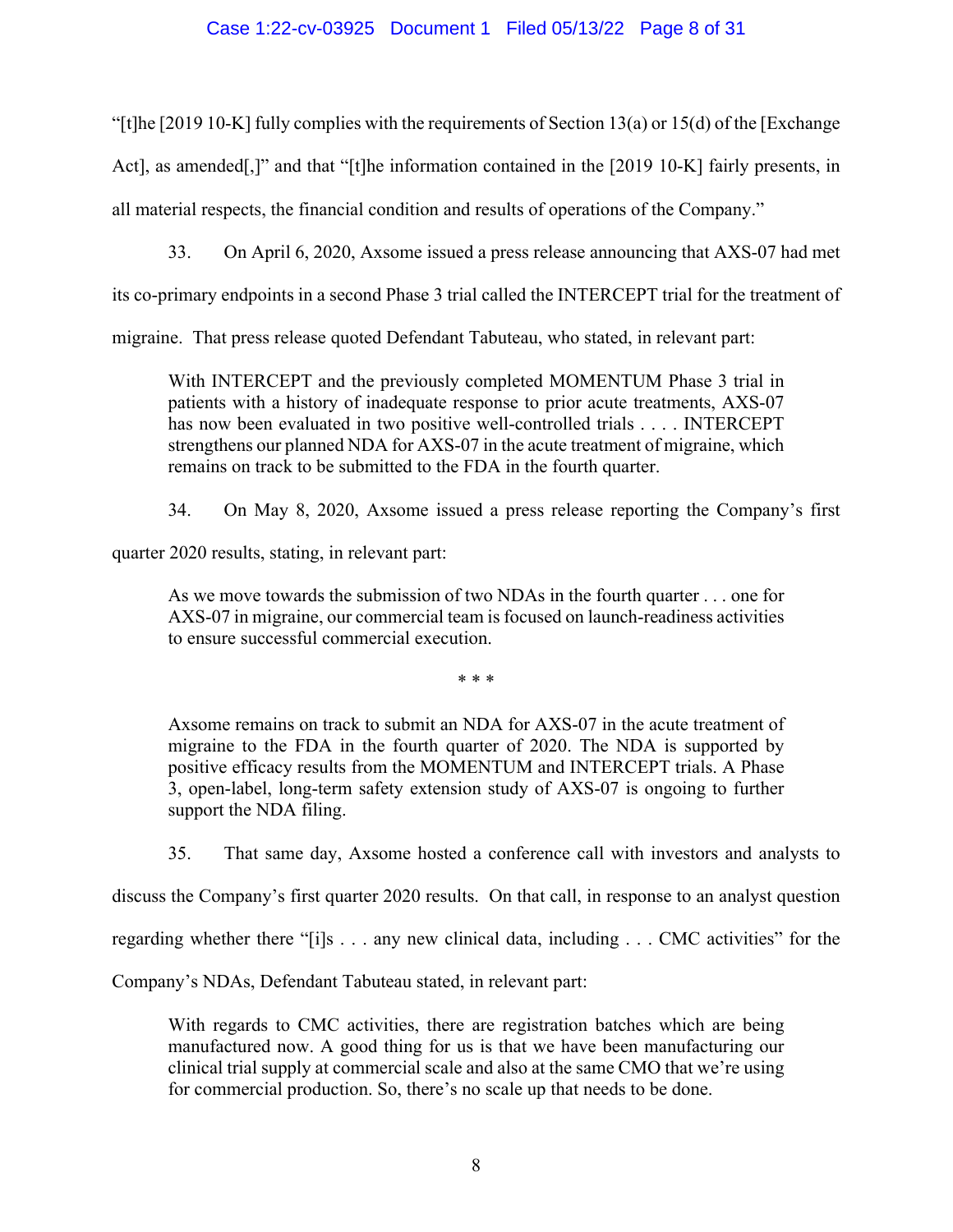### Case 1:22-cv-03925 Document 1 Filed 05/13/22 Page 9 of 31

Now, with regards to manufacturing and any kind of science to it, there's always tweaks and experimentation, but I would say that there is no rate-limiting step and there is no extensive experimentation. This is simply manufacturing our registration batches for regulatory purposes.

36. On May 11, 2020, Axsome filed a quarterly report on Form 10-Q with the SEC, reporting the Company's financial and operating results for the quarter ended March 31, 2020 (the "1Q20 10-Q"). That filing provided generic, boilerplate representations regarding potential CMC issues that could materialize for any given NDA filing, without addressing CMC issues specific to the anticipated AXS-07 NDA filing, stating, *inter alia*, that "in connection with the [CMC] data necessary for our NDA filings, we will need to conduct stability studies and provide stability data to establish appropriate retest or expiration dating period"; and that "[d]uring the course of review, the FDA may also request or require additional CMC, or other data and information, and the development and provision of these data and information may be time consuming and expensive."

37. Appended as exhibits to the 1Q20 10-Q were substantively the same SOX certifications as referenced in ¶ 32, *supra*, signed by Defendants Tabuteau and Pizzie.

38. On August 10, 2020, Axsome issued a press release reporting the Company's second quarter 2020 results, stating, in relevant part:

Axsome remains on track to submit an NDA for AXS-07 in the acute treatment of migraine to the FDA in the fourth quarter of 2020. The NDA is supported by positive efficacy results from the MOMENTUM and INTERCEPT trials.

Enrollment has been completed in the MOVEMENT (Multimechanistic Treatment Overtime of Migraine Symptoms) Phase 3 open-label, long-term safety trial to support the planned NDA filing of AXS-07 in the acute treatment of migraine. More than 700 patients have been enrolled, approximately 450 of whom have been treated with AXS-07 for at least 6 months to date.

39. That same day, Axsome hosted a conference call with investors and analysts to discuss the Company's second quarter 2020 results. In his prepared remarks, Defendant Tabuteau stated, *inter alia*: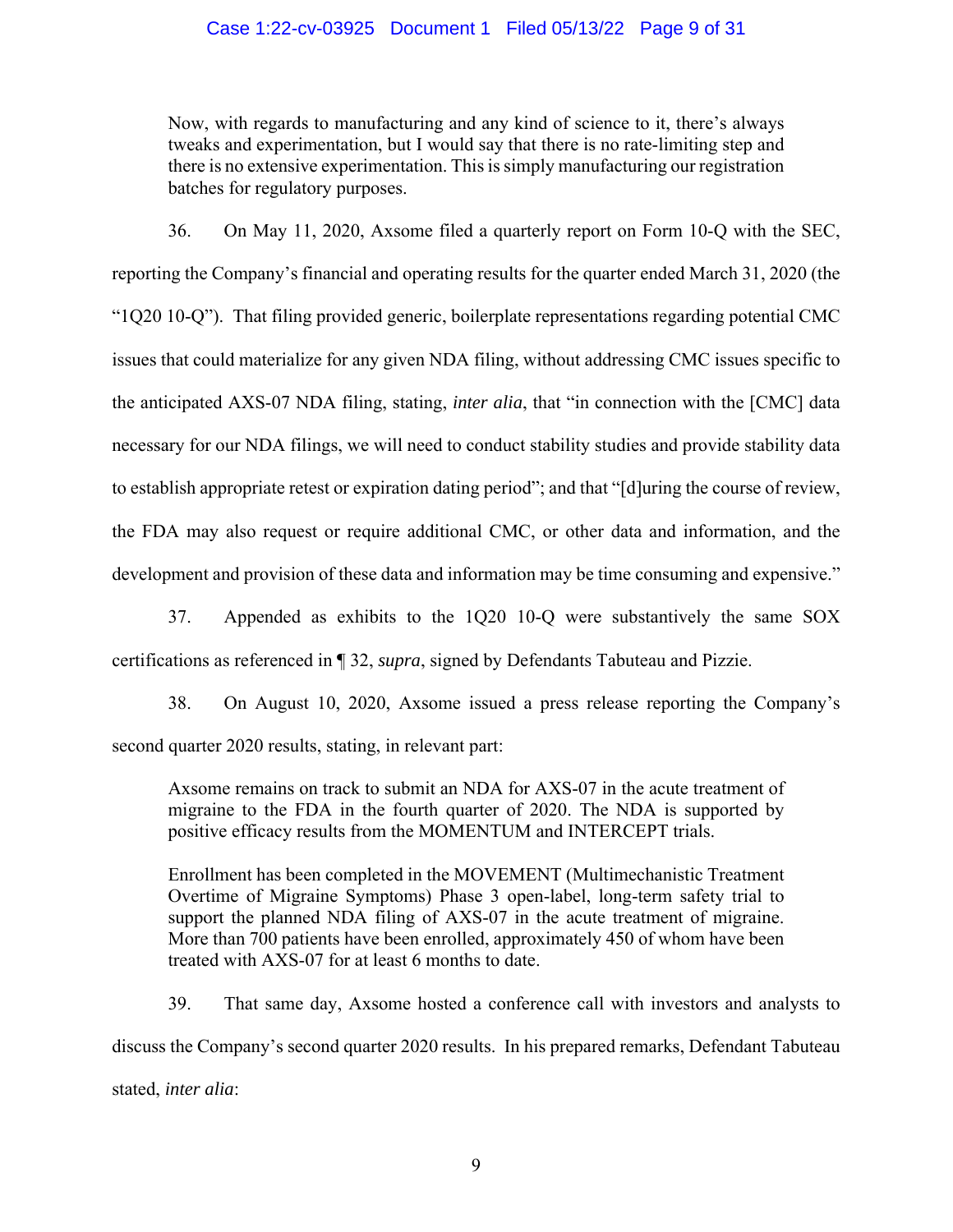### Case 1:22-cv-03925 Document 1 Filed 05/13/22 Page 10 of 31

Over the past several months, we continued to advance our . . . AXS-07 product candidate[] towards NDA submission[] in . . . migraine[.]

\* \* \*

[W]e remain on track to submit the NDA for AXS-07 for the acute treatment of migraine in the fourth quarter. To that end, we have completed enrollment in the Phase 3 open-label safety extension trial of AXS-07 in migraine, which we call the MOVEMENT study to support the planned NDA filing. As we move towards the filing of our NDA $\lceil \cdot \rceil$  in the fourth quarter . . . for AXS-07, our commercial team is focused on launch-readiness activities to ensure successful commercial execution.

40. Also on August 10, 2020, Axsome filed a quarterly report on Form 10-Q with the SEC, reporting the Company's financial and operating results for the quarter ended June 30, 2020 (the "2Q20 10-Q"). That filing contained the same statements referenced in ¶ 36, *supra*, providing generic, boilerplate representations regarding potential CMC issues that could materialize for any given NDA filing, without addressing CMC issues specific to the anticipated AXS-07 NDA filing.

41. Appended as exhibits to the 2Q20 10-Q were substantively the same SOX certifications as referenced in ¶ 32, *supra*, signed by Defendants Tabuteau and Pizzie.

42. The statements referenced in ¶¶ 27-41 were materially false and misleading because Defendants made false and/or misleading statements, as well as failed to disclose material adverse facts about the Company's business, operations, and prospects. Specifically, Defendants made false and/or misleading statements and/or failed to disclose that: (i) Axsome's CMC practices were deficient with respect to AXS-07 and its manufacturing process; (ii) as a result, Axsome was unlikely to submit the AXS-07 NDA on its initially represented timeline; (iii) the foregoing CMC issues remained unresolved at the time that the FDA reviewed the AXS-07 NDA; (iv) accordingly, the FDA was unlikely to approve the AXS-07 NDA; (v) as a result of all the foregoing, Axsome had overstated AXS-07's regulatory and commercial prospects; and (vi) as a result, the Company's public statements were materially false and misleading at all relevant times.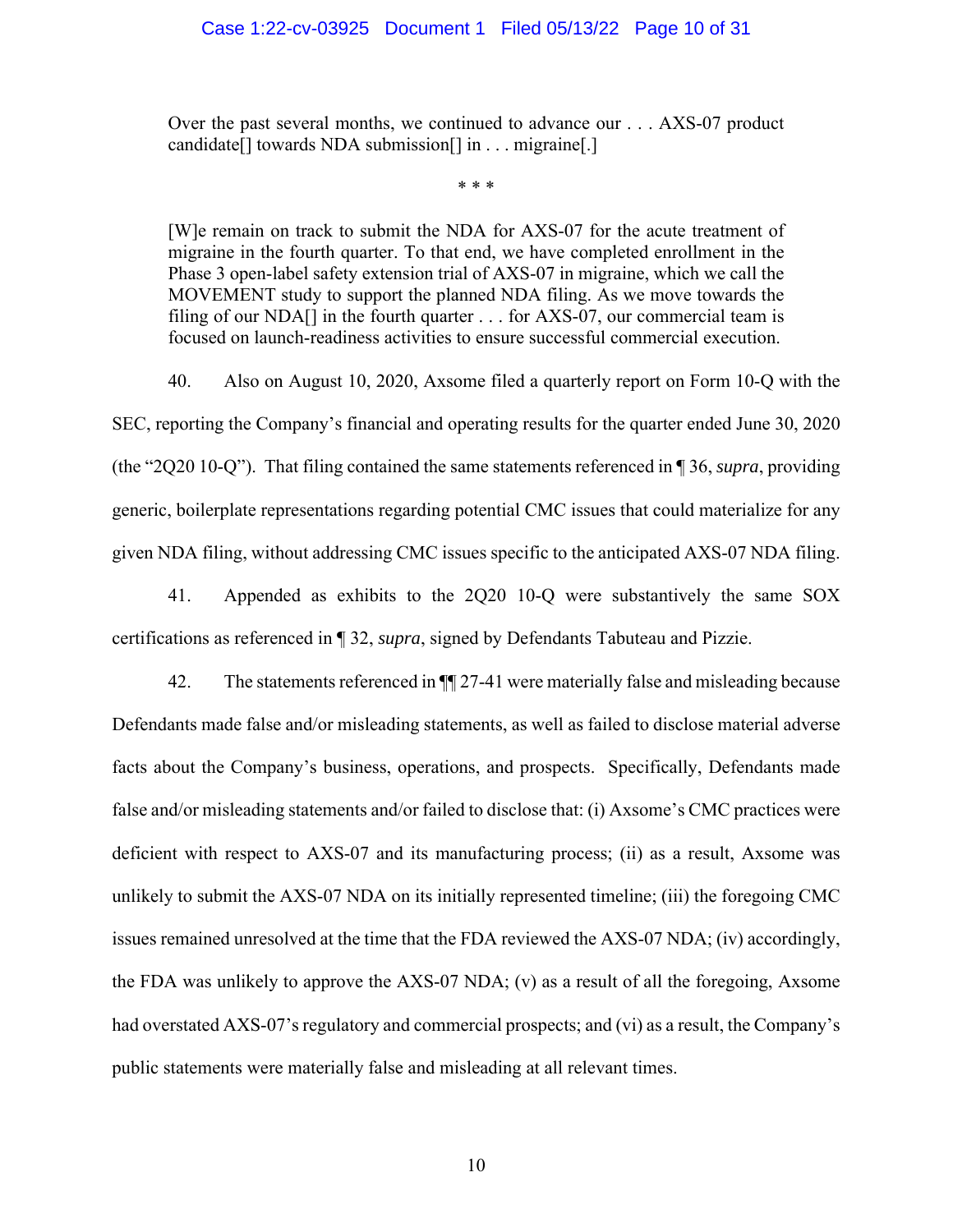#### **The Truth Begins to Emerge**

43. On November 5, 2020, Axsome issued a press release reporting the Company's third quarter 2020 results. That press release disclosed, in relevant part, that "Axsome now plans to submit the [AXS-07] NDA to the FDA in the first quarter of 2021, versus previous guidance of the fourth quarter of 2020, to allow for inclusion of supplemental manufacturing information to ensure a robust submission package."

44. On this news, Axsome's stock price fell \$5.22 per share, or 6.99%, to close at \$69.51 per share on November 5, 2020. Despite this decline in the Company's stock price, Axsome securities continued to trade at artificially inflated prices throughout the remainder of the Class Period because of Defendants' continued misrepresentations and omissions regarding CMC issues with the AXS-07 NDA.

45. For example, the same November 5, 2020 press release stated, that "[p]resubmission activities for the Company's NDA for AXS-07 in the acute treatment of migraine are progressing with major NDA-related items on track for completion by year-end."

46. The same November 5, 2020 press release also quoted Defendant Tabuteau, who stated, in relevant part, that "[o]ver the past several months, we continued to advance our . . . AXS-07 product candidate[] towards NDA submission[] in . . . migraine, and intensified our commercial launch readiness activities," and that "[w]e anticipate an active next few months as we complete our NDA submission<sup>[]</sup> for . . . AXS-07[.]"

47. That same day, Axsome hosted a conference call with investors and analysts to discuss the Company's third quarter 2020 results. In his prepared remarks, Defendant Tabuteau reiterated that the Company was taking steps to ensure a robust AXS-07 NDA submission, particularly with respect to the drug's manufacturing, stating, in relevant part: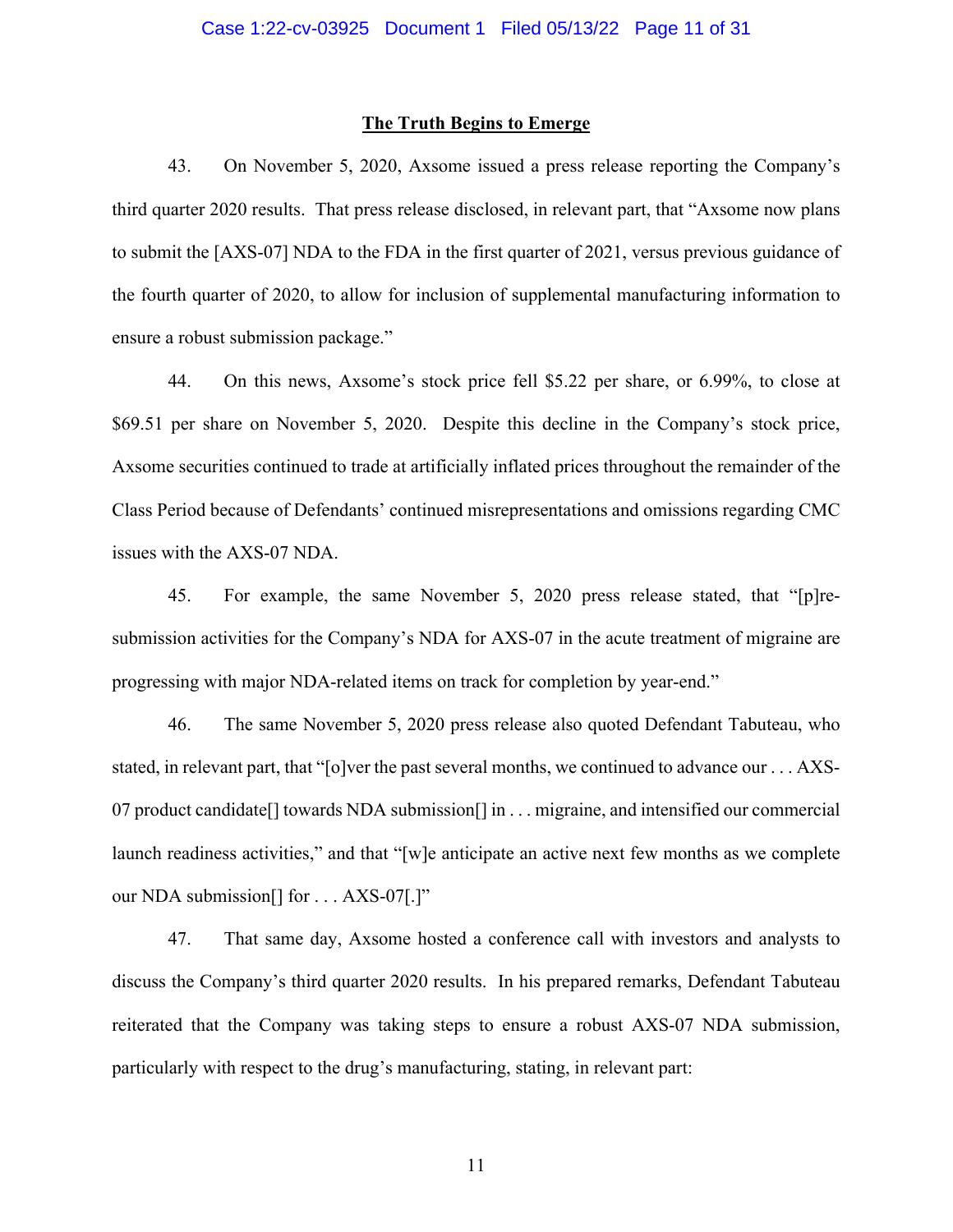Switching now to our migraine program with AXS-07. The major MDA related items are on track for completion by year end. We now plan to submit the NDA in the first quarter of 2021 versus previous guidance of the fourth quarter of 2020 in order to allow for inclusion of supplemental manufacturing information. We believe that this approach will enhance the robustness of our submission.

48. On the same call, in response to multiple analyst questions regarding the additional

manufacturing information that Axsome submitted to the FDA for the AXS-07 NDA, Defendants

Tabuteau and Jacobson assured investors that the additional information was just to ensure a robust

submission and did not reflect any manufacturing issues. For example, an exchange with one

analyst read, in relevant part:

## **[SVB Leerink Analyst]**

And then the second issue was the  $-$  for [AXS-]07. You talked about the NDA in the first quarter, including extra manufacturing information. Can you give us kind of the same sense of confidence that, as - you know, my first question, with respect to what's going on here, may give us a little bit more color and how much we're on top of it. And it's definitely going to be not any more delayed than that?

# **[Defendant] Tabuteau**

\* \* \*

So with regards to AXS-07, this is a little bit of a different situation. Here, this is a situation whereby by the end of the year, we will have completed all the major activities, which are needed to file our NDA. And we're on track to do that. And because of the unique manufacturing, behind the mosaic technology, we want to make sure that we have as robust as possible of a submission package.

So we continue to generate data. And the question is, how much do you include. And since, you know, we will be having some data in the early part of the year, we'd love to be able to include that in the package.

But to provide some additional color on that, I'm going to turn it over to [Defendant] Jacobson.

# **[Defendant] Jacobson**

Good morning, Marc. So just want to be clear, this is not the result of the manufacturing or stability issue or anything like that. Exactly as [Defendant Tabuteau] said, that we will have data available, that we think would add to the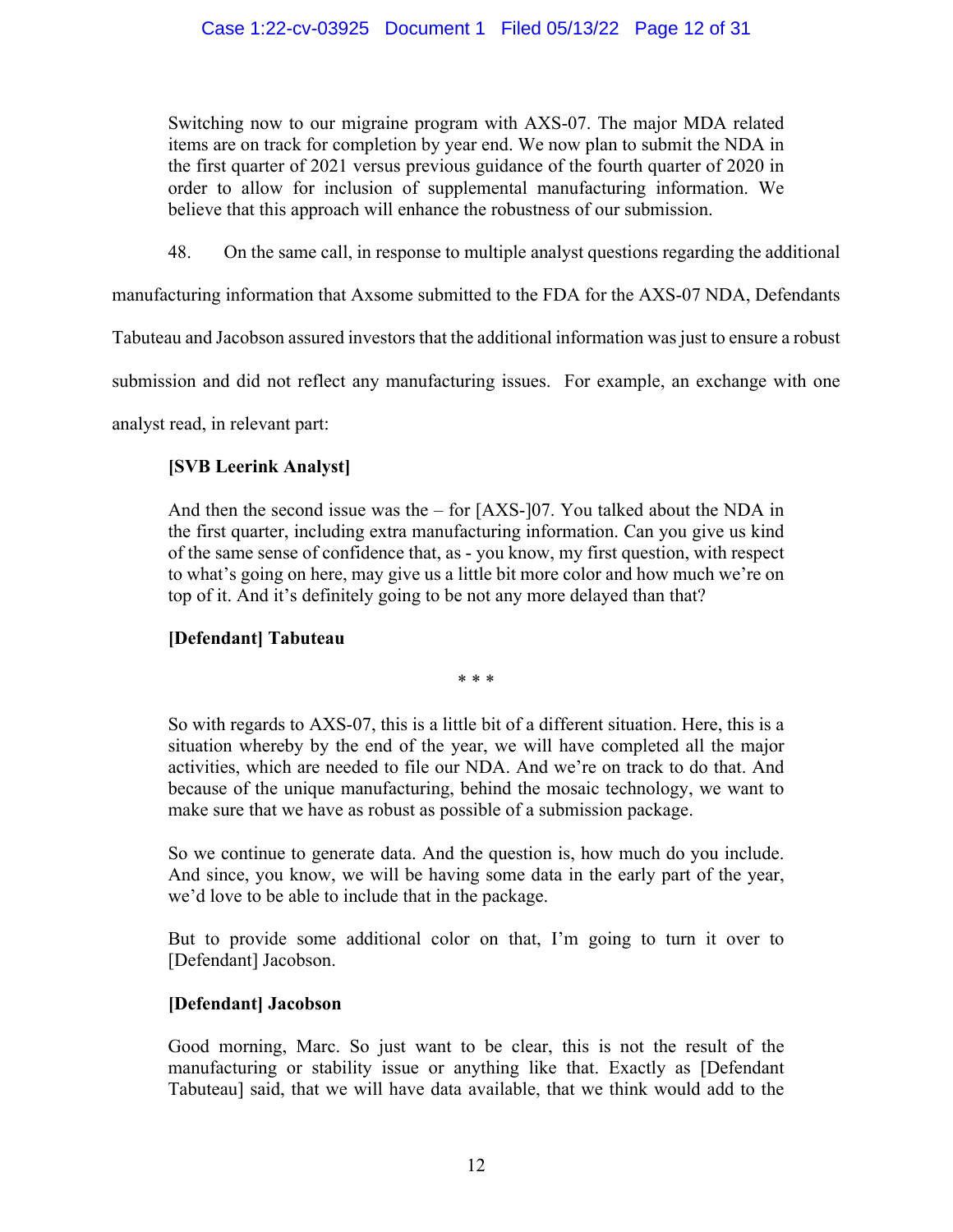submission given us a novel delivery technology. And so that will just allow us to make the package as robust as possible.

49. In response to a similar question from another analyst, Defendant Tabuteau again

downplayed issues with respect to AXS-07's manufacturing:

### **Unidentified Analyst**

Thank you for taking our questions. This is Miguel on the line for Joon. Could you provide more specifics on what manufacturing data related to the mosaic platform will be added for AXS-07?

\* \* \*

## **[Defendant] Tabuteau**

Great. So with regards to the additional manufacturing information, this is a standard information when you manufacture additional batches. So we continue to manufacture additional batches of drugs. And while we already have very longterm stability data on other batches, we think that because of the unique nature of the delivery technology, this can only help to make the submission robust and assure that there are no hiccups during review.

50. Also on November 5, 2020, Axsome filed a quarterly report on Form 10-Q with the

SEC, reporting the Company's financial and operating results for the quarter ended September 30, 2020 (the "3Q20 10-Q"). That filing contained the same statements referenced in ¶ 36, *supra*, providing generic, boilerplate representations regarding potential CMC issues that could materialize for any given NDA filing, without addressing CMC issues specific to the anticipated AXS-07 NDA filing.

51. Appended as exhibits to the 3Q20 10-Q were substantively the same SOX certifications as referenced in ¶ 32, *supra*, signed by Defendants Tabuteau and Pizzie.

52. On March 1, 2021, Axsome issued a press release reporting the Company's fourth quarter and full year 2020 results. That press release quoted Defendant Tabuteau, who represented, in relevant part, that Defendants "had successful pre-NDA meetings with the FDA . . . for AXS-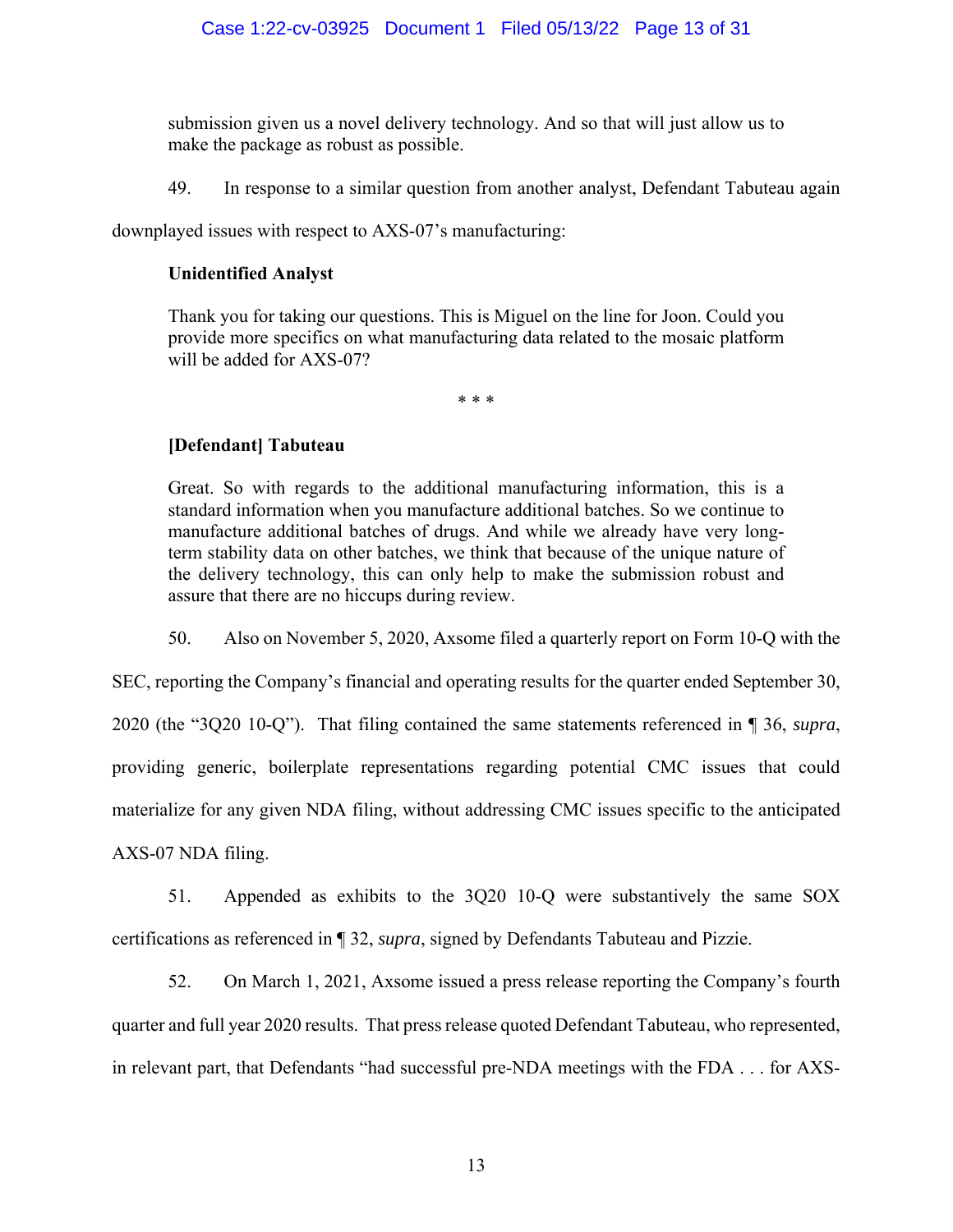### Case 1:22-cv-03925 Document 1 Filed 05/13/22 Page 14 of 31

07 in migraine" and "are nearing submission of the NDA for AXS-07 in the acute treatment of migraine, which is expected early in the second quarter." Similarly, Defendant Tabuteau assured investors that "[o]ur focus for the remainder of the year will be on the regulatory activities surrounding these NDAs, [and] launch readiness to ensure a successful transition to commercialization[.]"

53. That same day, Axsome hosted a conference call with investors and analysts to discuss the Company's fourth quarter and full year 2020 results. In his prepared remarks, Defendant Tabuteau reiterated that Defendants were "completing compilation of the [AXS-07] NDA which we expect to submit to the FDA early in the second quarter."

54. On the same call, and in response to an analyst's question regarding why the AXS-07 NDA submission was pushed back to second quarter 2021, Defendant Tabuteau stated: "With regard [AXS-]07 and the NDA filing the team remains on track to complete the filing by the end of the quarter. However, we are waiting on one vendor report which will slip into very beginning of the second quarter and that's the reason[.]"

55. Also on March 1, 2021, Axsome filed an annual report on Form 10-K with the SEC, reporting the Company's financial and operating results for the quarter and year ended December 31, 2020 (the "2020 10-K"). That filing contained the same statements referenced in ¶¶ 31 and 36, *supra*, providing generic, boilerplate representations regarding potential CMC issues that could materialize for any given NDA filing, without addressing CMC issues specific to the anticipated AXS-07 NDA filing.

56. Appended as exhibits to the 2020 10-K were substantively the same SOX certifications as referenced in ¶ 32, *supra*, signed by Defendants Tabuteau and Pizzie.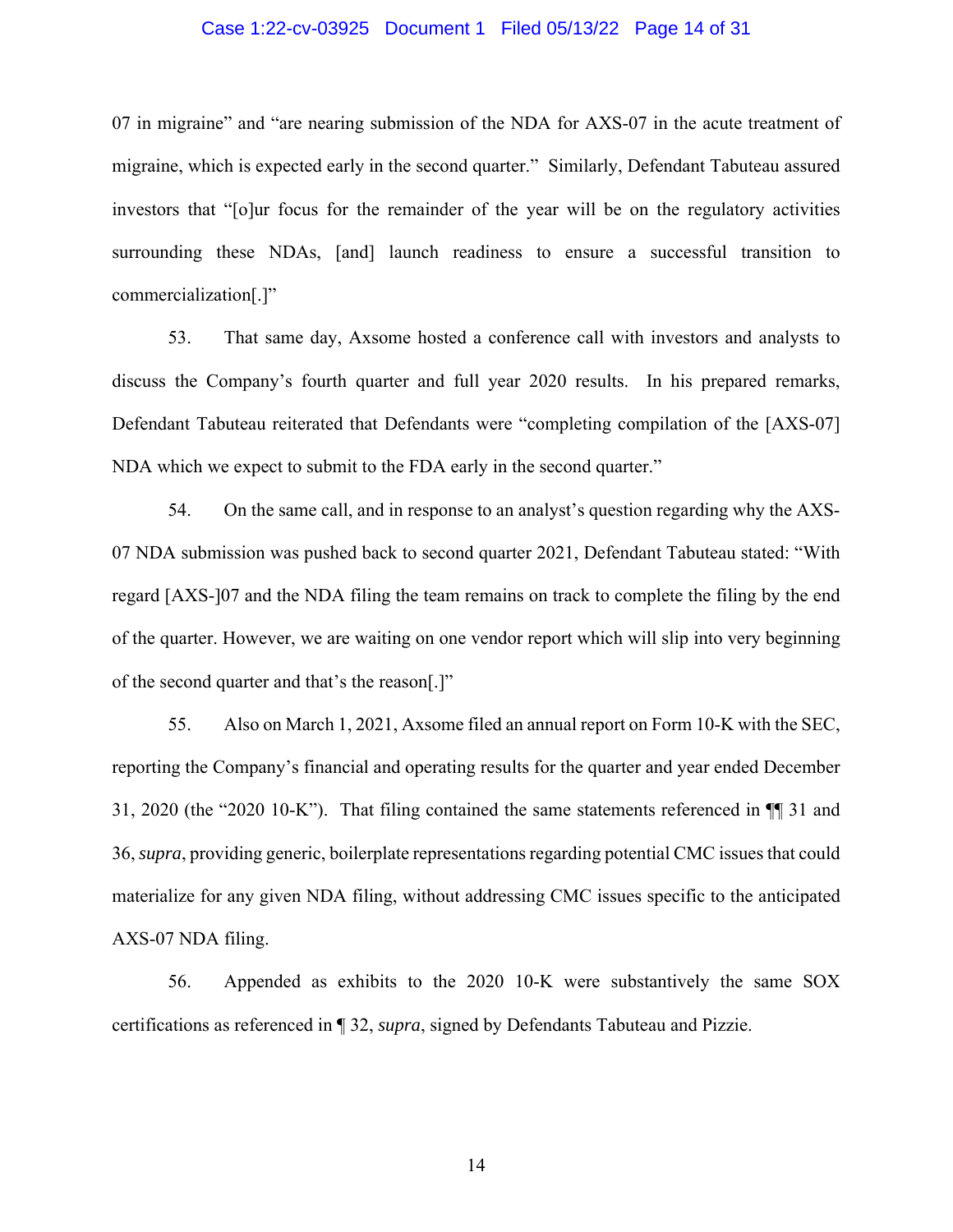### Case 1:22-cv-03925 Document 1 Filed 05/13/22 Page 15 of 31

57. On May 10, 2021, Axsome issued a press release reporting the Company's first quarter 2021 results. That press release stated, in relevant part, that "Axsome is compiling the NDA for AXS-07 for the acute treatment of migraine, which is on track for submission to the FDA in the second quarter of 2021."

58. That same day, Axsome hosted a conference call with investors and analysts to discuss the Company's first quarter 2021 results. In response to an analyst question regarding "what the gating factors are in terms of getting th[e AXS-07 NDA] submission into the FDA" given that Axsome had pushed back its regulatory timeline multiple times, Defendant O'Gorman stated, in relevant part: "With regards to AXS-07, we're very much on track to file the NDA this quarter, as we've previously stated, and there really isn't any update there. The team is working diligently to make sure that we have a timely, but also a quality filing."

59. Also on May 10, 2021, Axsome filed a quarterly report on Form 10-Q with the SEC, reporting the Company's financial and operating results for the quarter ended March 31, 2021 (the "1Q21 10-Q"). That filing contained substantively the same statements referenced in ¶ 36, *supra*, providing generic, boilerplate representations regarding potential CMC issues that could materialize for any given NDA filing, without addressing CMC issues specific to the anticipated AXS-07 NDA filing.

60. Appended as exhibits to the 1Q21 10-Q were substantively the same SOX certifications as referenced in ¶ 32, *supra*, signed by Defendants Tabuteau and Pizzie.

61. On August 9, 2021, Axsome issued a press release reporting the Company's second quarter 2021 results. That press release quoted Defendant Tabuteau, who noted that although the FDA had identified deficiencies with an NDA for the Company's AXS-05 product candidate,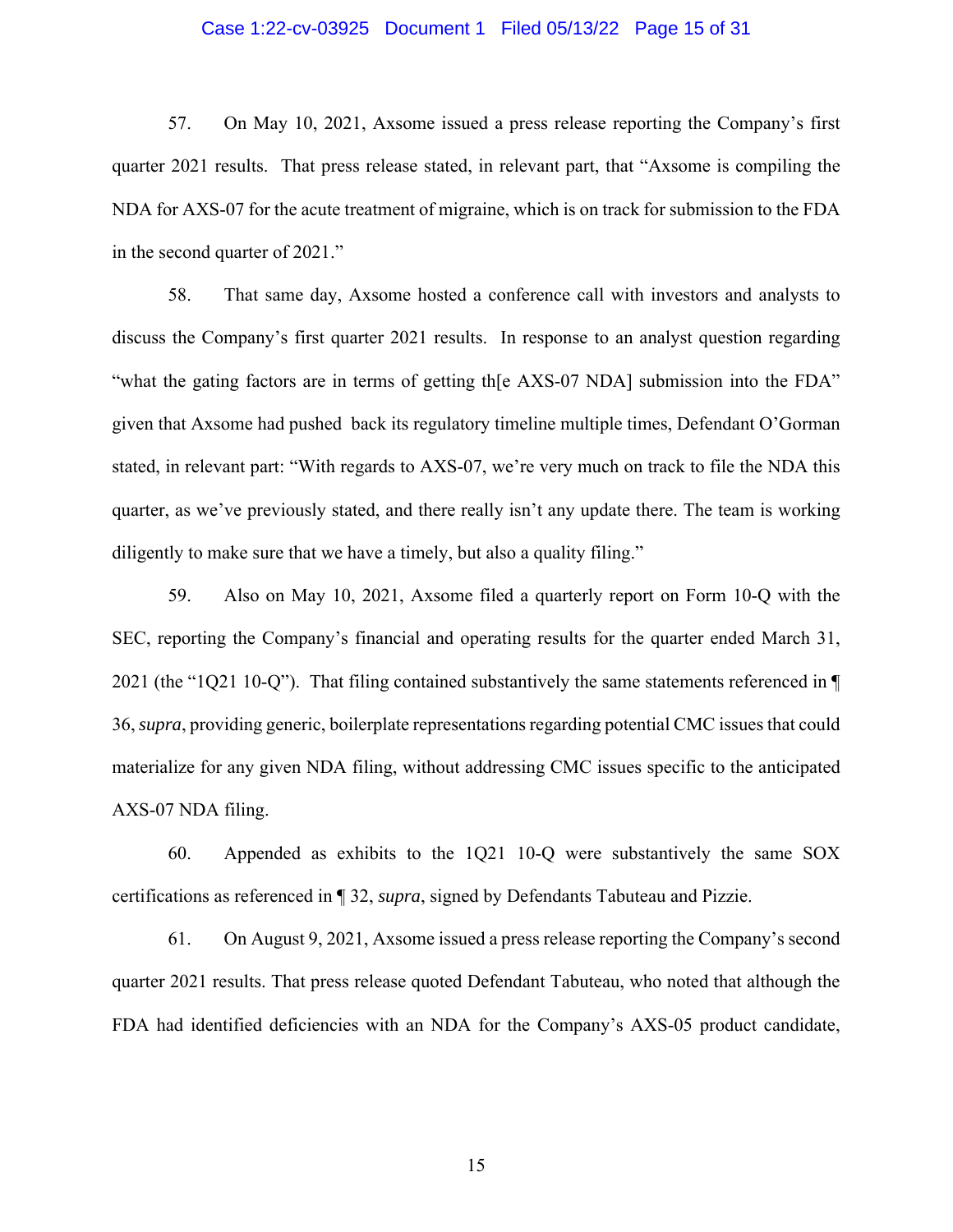### Case 1:22-cv-03925 Document 1 Filed 05/13/22 Page 16 of 31

"[o]ur other programs continue to advance" and "[w]e successfully filed our NDA for AXS-07 for the acute treatment of migraine in the second quarter[.]"

62. That same day, Axsome hosted a conference call with investors and analysts to discuss the Company's second quarter 2021 results. In response to an analyst question regarding whether AXS-07 is manufactured at the same facility as AXS-05, Defendant Jacobson stated:

So for the manufacturing process for AXS-07, that actually is a bit more complicated and there are two facilities that we utilized for the manufacturer of the drug product. The drug -- the API's are also available under open DMF too in the U.S. And of the two facilities that we used for drug product manufacturing, one of them is the same that we used for AXS-05.

63. Also on August 9, 2021, Axsome filed a quarterly report on Form 10-Q with the

SEC, reporting the Company's financial and operating results for the quarter ended June 30, 2021

(the "2Q21 10-Q"). That filing contained substantively the same statements referenced in ¶ 36,

*supra*, providing generic, boilerplate representations regarding potential CMC issues that could

materialize for any given NDA filing, without addressing CMC issues specific to the AXS-07

NDA.

64. Appended as exhibits to the 2Q21 10-Q were substantively the same SOX certifications as referenced in ¶ 32, *supra*, signed by Defendants Tabuteau and Pizzie.

65. On September 14, 2021, Axsome issued a press release announcing that the FDA

had accepted the AXS-07 NDA, stating, in relevant part:

[T]he [FDA] has accepted for filing the Company's [NDA] for AXS-07 for the acute treatment of migraine, and has set a [PDUFA] target action date of April 30, 2022 for the NDA. AXS-07 (MoSEIC<sup>TM</sup> meloxicam-rizatriptan) is a novel, oral, rapidly absorbed, multi-mechanistic, investigational medicine for migraine.

"The FDA's acceptance of the NDA for AXS-07 is an important milestone for Axsome as it brings us closer to potentially making this multi-mechanistic treatment available to migraine patients in need," said [Defendant] Tabuteau, MD, Chief Executive Officer of Axsome. "We look forward to continued interactions with the FDA during the review process."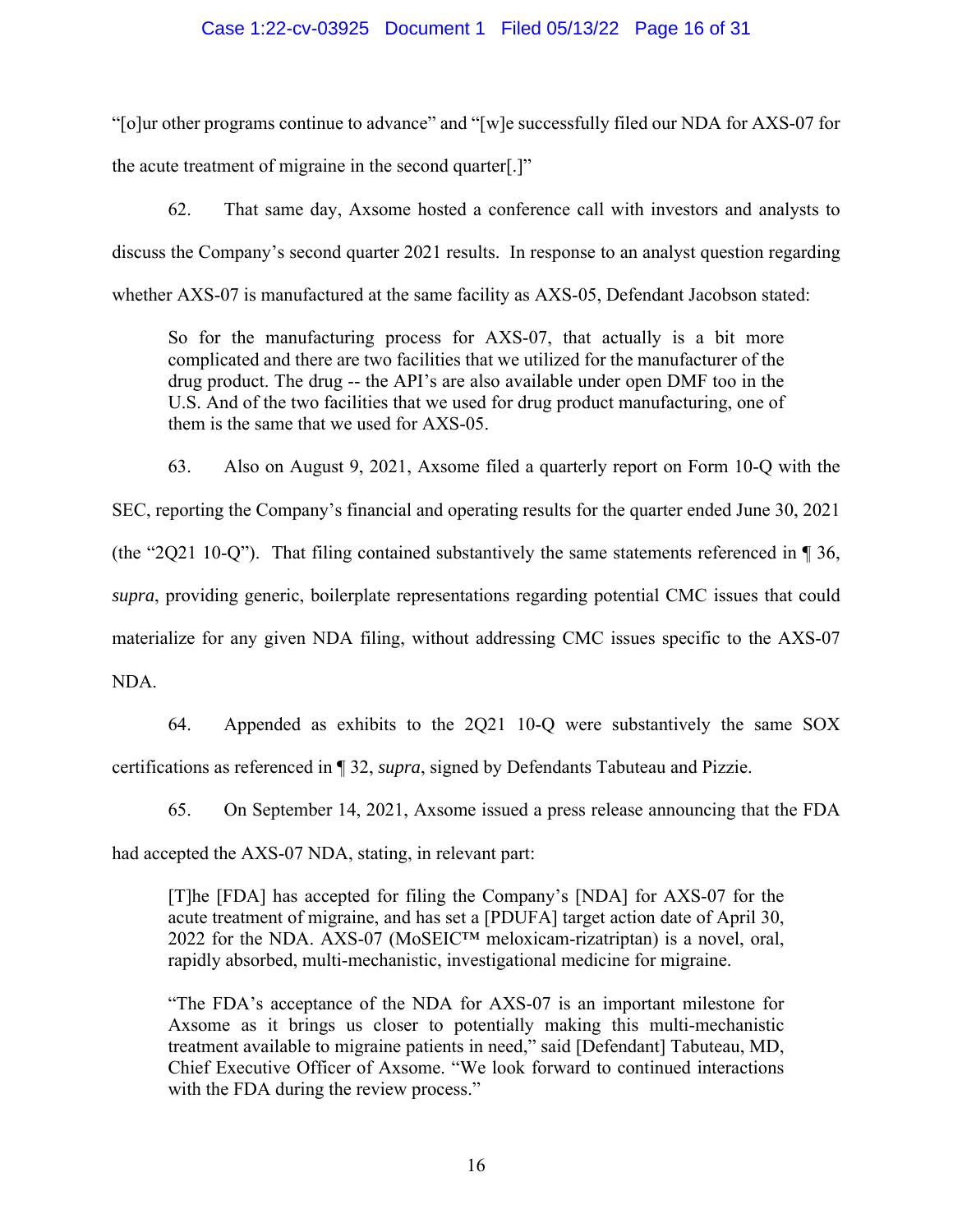The NDA is supported by results from two Phase 3 randomized, double-blind, controlled trials of AXS-07 in the acute treatment of migraine, the MOMENTUM and INTERCEPT trials, which demonstrated statistically significant elimination of migraine pain with AXS-07 compared to placebo and active controls.

66. On November 8, 2021, Axsome issued a press release reporting the Company's

third quarter 2021 results. That press release quoted Defendant Tabuteau, who represented, in

relevant part:

Over the past several months we have continued to advance our differentiated latestage CNS product candidates aimed at meaningfully improving the lives of patients . . . . [T]he NDA for AXS-07 in migraine was accepted, positioning Axsome to potentially commercialize two new treatments in the near to intermediate term for patients living with . . . serious CNS disorders[.]

67. The same November 8, 2021 press release also advised investors, in relevant part,

that "[t]he FDA notified the Company that, due to COVID-19 pandemic-related travel restrictions,

they may be unable to complete a required inspection of a contract manufacturing facility [for the

AXS-07 NDA] . . . prior to the PDUFA date[.]"

68. That same day, Axsome hosted a conference call with investors and analysts to

discuss the Company's third quarter 2021 results. On that call, in response to an analyst question

regarding the FDA's delayed inspection of the contract manufacturing facility for the AXS-07

NDA, Defendants Tabuteau and Laliberte downplayed issues with manufacturing on the drug's

regulatory timeline. That exchange read, in relevant part:

# **[SVB Leerink Analyst]**

Just one quick question on the migraine, can you just help us understand, did you say that one of the two manufacturing sites might not be able to be signed off on by the PDUFA date? So you're implying that one could be and is one enough? Do you both have to be filed? I was a little confused by your comment. Thank you.

# **[Defendant] Tabuteau**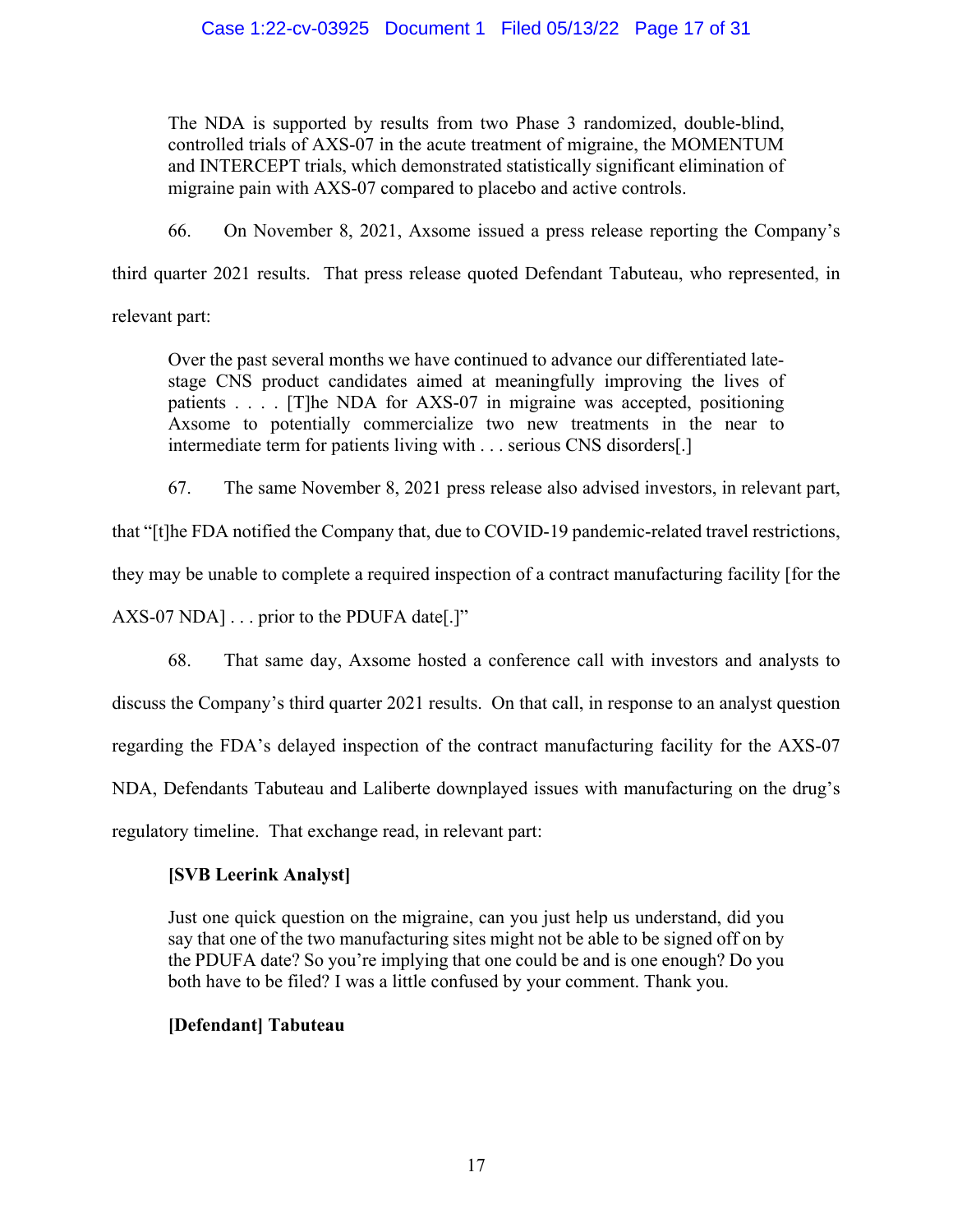## Case 1:22-cv-03925 Document 1 Filed 05/13/22 Page 18 of 31

Yes. So it's  $-1$ 'll turn it over to [Defendant Laliberte], who will respond to that. But I think it's pretty straightforward in terms of what the FDA is trying to give a sense on there.

## **[Defendant] Laliberte**

Thanks for that question. So there are obviously multiple manufacturing sites involved in the process for AXS-07. The FDA notified us that one specific manufacturing location that is based in the United States is required to have an inspection prior to them, as part of the review process.

And then they did notify us that because of COVID-related restrictions, that may be in jeopardy of happening before the PDUFA date. So it's just this one manufacturer based in the United States that they specifically notified us of in their communication.

69. Also on November 8, 2021, Axsome filed a quarterly report on Form 10-Q with the

SEC, reporting the Company's financial and operating results for the quarter ended September 30,

2021 (the "3Q21 10-Q"). That filing contained substantively the same statements referenced in ¶

36, *supra*, providing generic, boilerplate representations regarding potential CMC issues that could

materialize for any given NDA filing, without addressing CMC issues specific to the AXS-07

NDA.

70. Appended as exhibits to the 3Q21 10-Q were substantively the same SOX certifications as referenced in ¶ 32, *supra*, signed by Defendants Tabuteau and Pizzie.

71. On March 1, 2022, Axsome issued a press release reporting the Company's fourth

quarter and full year 2021 results. That press release stated, in relevant part:

Axsome's NDA for AXS-07 for the acute treatment of migraine is currently under review by the FDA with a PDUFA target action date for the NDA of April 30, 2022. The FDA previously notified the Company that, due to COVID-19 pandemicrelated travel restrictions, they may be unable to complete a required inspection of a contract manufacturing facility, located in the United States, prior to the PDUFA date. Axsome has since been informed by the FDA that it does not anticipate any issues with completing this facility inspection prior to the AXS-07 PDUFA date.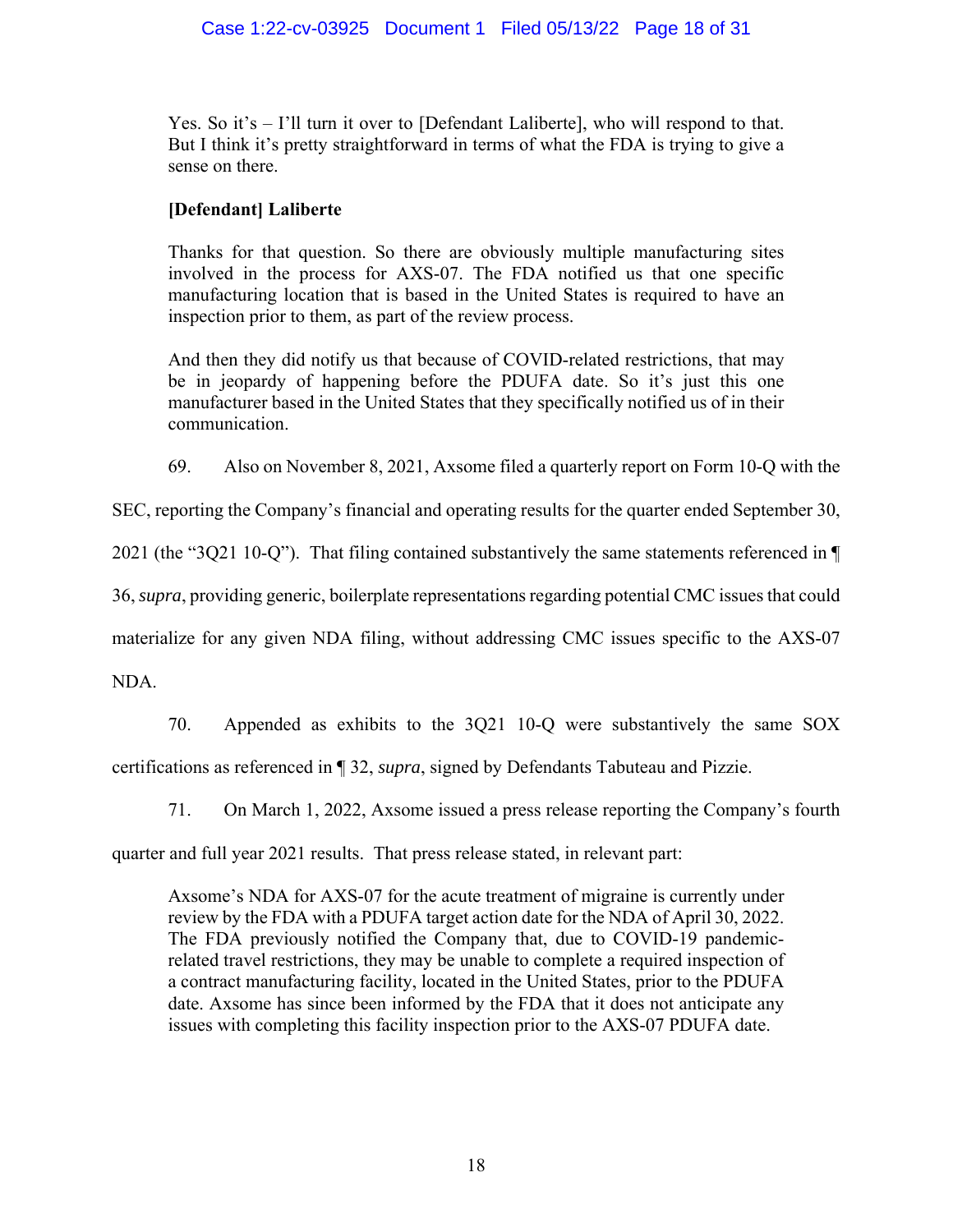### Case 1:22-cv-03925 Document 1 Filed 05/13/22 Page 19 of 31

72. The same March 1, 2022 press release also quoted Defendant Tabuteau, who represented, in relevant part, that "2021 was a year of continued progress which has put us in a position to potentially launch two new investigational medicines for patients living with depression and migraine," including "the April 30 PDUFA date for our NDA for AXS-07 in the acute treatment of migraine [that] is approaching."

73. That same day, Axsome filed an annual report on Form 10-K with the SEC, reporting the Company's financial and operating results for the quarter and year ended December 31, 2021 (the "2021 10-K"). That filing contained substantively the same statements referenced in ¶¶ 31 and 36, *supra*, providing generic, boilerplate representations regarding potential CMC issues that could materialize for any given NDA filing, without addressing CMC issues specific to the AXS-07 NDA.

74. Appended as exhibits to the 2021 10-K were substantively the same SOX certifications as referenced in ¶ 32, *supra*, signed by Defendants Tabuteau and Pizzie.

75. The statements referenced in ¶¶ 43 and 45-74 were materially false and misleading because Defendants made false and/or misleading statements, as well as failed to disclose material adverse facts about the Company's business, operations, and prospects. Specifically, Defendants made false and/or misleading statements and/or failed to disclose that: (i) Axsome's CMC practices were deficient with respect to AXS-07 and its manufacturing process; (ii) the foregoing CMC issues remained unresolved at the time that the FDA reviewed the AXS-07 NDA; (iii) accordingly, the FDA was unlikely to approve the AXS-07 NDA; (iv) as a result of all the foregoing, Axsome had overstated AXS-07's regulatory and commercial prospects; and (v) as a result, the Company's public statements were materially false and misleading at all relevant times.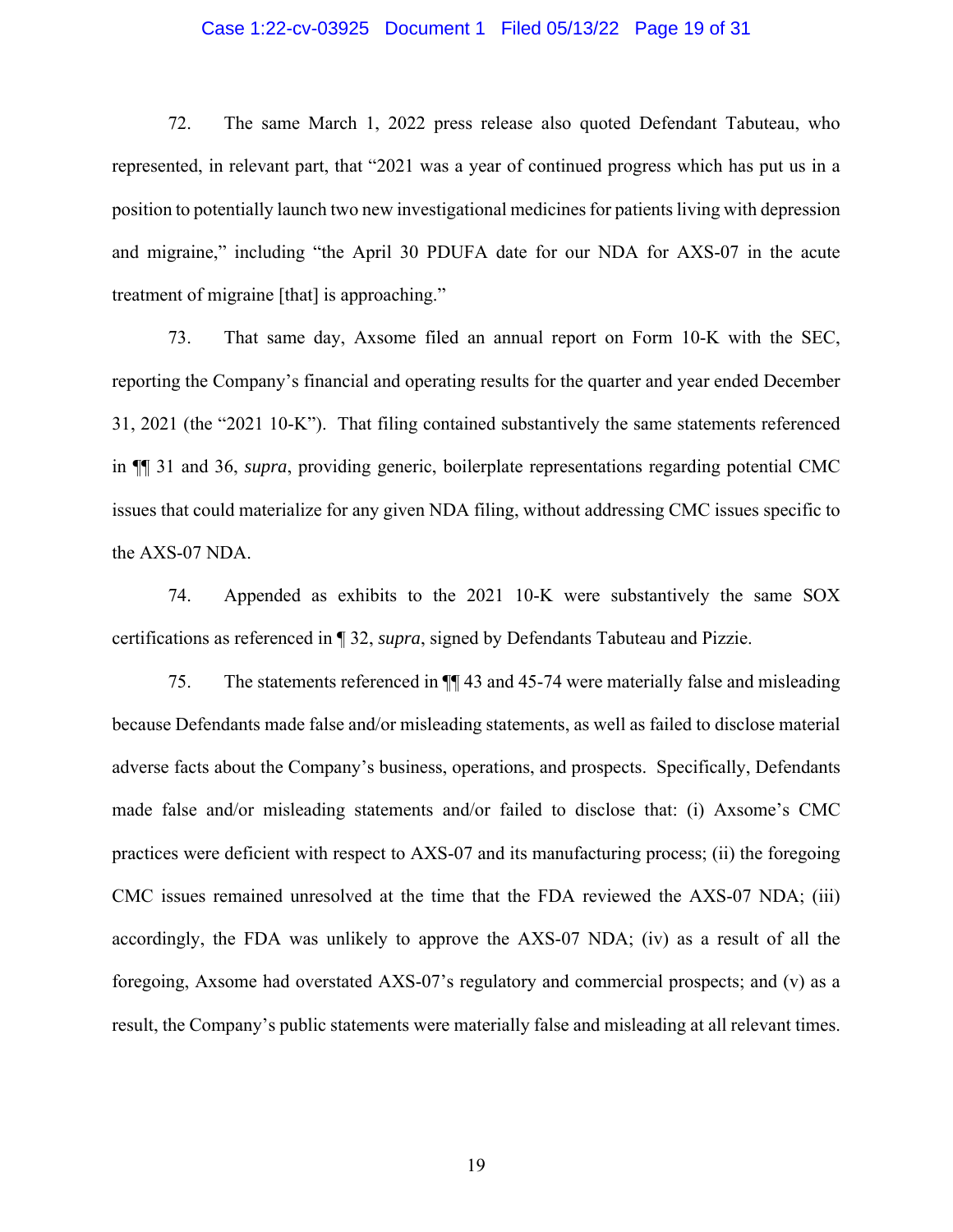# **The Truth Fully Emerges**

76. On April 25, 2022, during pre-market hours, Axsome filed a current report on Form

8-K with the SEC, which disclosed:

On April 22, 2022, Axsome . . . was informed by the [FDA] that [CMC] issues identified during the FDA's review of the Company's [NDA] for its AXS-07 product candidate for the acute treatment of migraine are unresolved. Based upon the time remaining in the NDA review cycle, the Company expects to receive a [CRL] with respect to this NDA on or about the [PDUFA] target action date of April 30, 2022.

77. On this news, Axsome's stock price fell \$8.60 per share, or 21.99%, to close at

\$30.50 per share on April 25, 2022.

78. As a result of Defendants' wrongful acts and omissions, and the precipitous decline

in the market value of the Company's securities, Plaintiff and other Class members have suffered

significant losses and damages.

# **Post-Class Period Developments**

79. On May 2, 2022, Axsome issued a press release announcing that it received a CRL

from the FDA regarding the AXS-07 NDA for the acute treatment of migraine. That press release

stated, in relevant part:

[T]he Company has received a [CRL] from the [FDA] regarding its [NDA] for AXS-07 for the acute treatment of migraine. The CRL did not identify or raise any concerns about the clinical efficacy or safety data in the NDA, and the FDA did not request any new clinical trials to support the approval of AXS-07.

The principal reasons given in the CRL relate to [CMC] considerations. The CRL identified the need for additional CMC data pertaining to the drug product and manufacturing process. Axsome believes that the issues raised in the CRL are addressable and intends to provide potential timing for a resubmission following consultation with the FDA.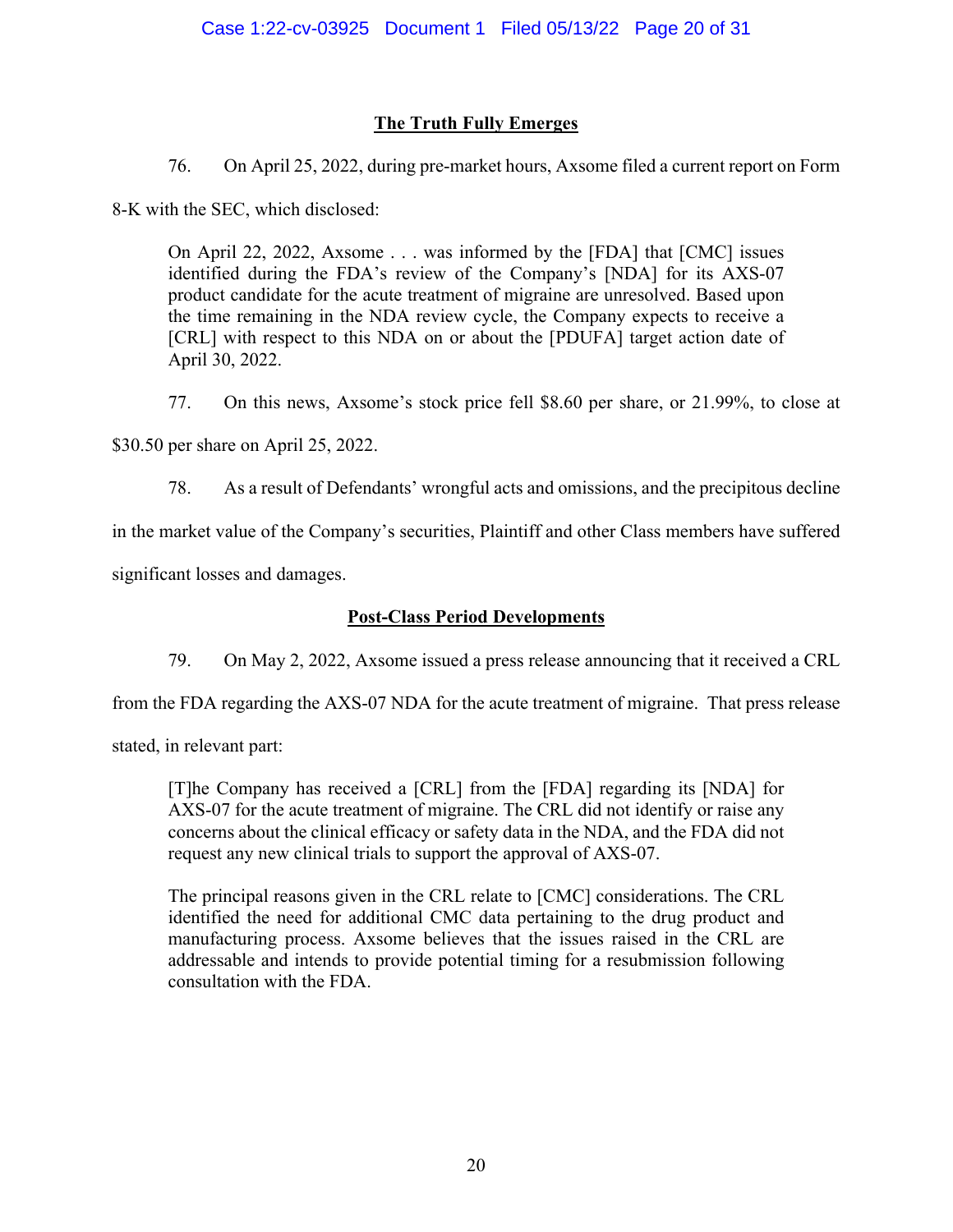### **PLAINTIFF'S CLASS ACTION ALLEGATIONS**

80. Plaintiff brings this action as a class action pursuant to Federal Rule of Civil Procedure 23(a) and (b)(3) on behalf of a Class, consisting of all those who purchased or otherwise acquired Axsome securities during the Class Period (the "Class"); and were damaged upon the revelation of the alleged corrective disclosures. Excluded from the Class are Defendants herein, the officers and directors of the Company, at all relevant times, members of their immediate families and their legal representatives, heirs, successors or assigns and any entity in which Defendants have or had a controlling interest.

81. The members of the Class are so numerous that joinder of all members is impracticable. Throughout the Class Period, Axsome securities were actively traded on the NASDAQ. While the exact number of Class members is unknown to Plaintiff at this time and can be ascertained only through appropriate discovery, Plaintiff believes that there are hundreds or thousands of members in the proposed Class. Record owners and other members of the Class may be identified from records maintained by Axsome or its transfer agent and may be notified of the pendency of this action by mail, using the form of notice similar to that customarily used in securities class actions.

82. Plaintiff's claims are typical of the claims of the members of the Class as all members of the Class are similarly affected by Defendants' wrongful conduct in violation of federal law that is complained of herein.

83. Plaintiff will fairly and adequately protect the interests of the members of the Class and has retained counsel competent and experienced in class and securities litigation. Plaintiff has no interests antagonistic to or in conflict with those of the Class.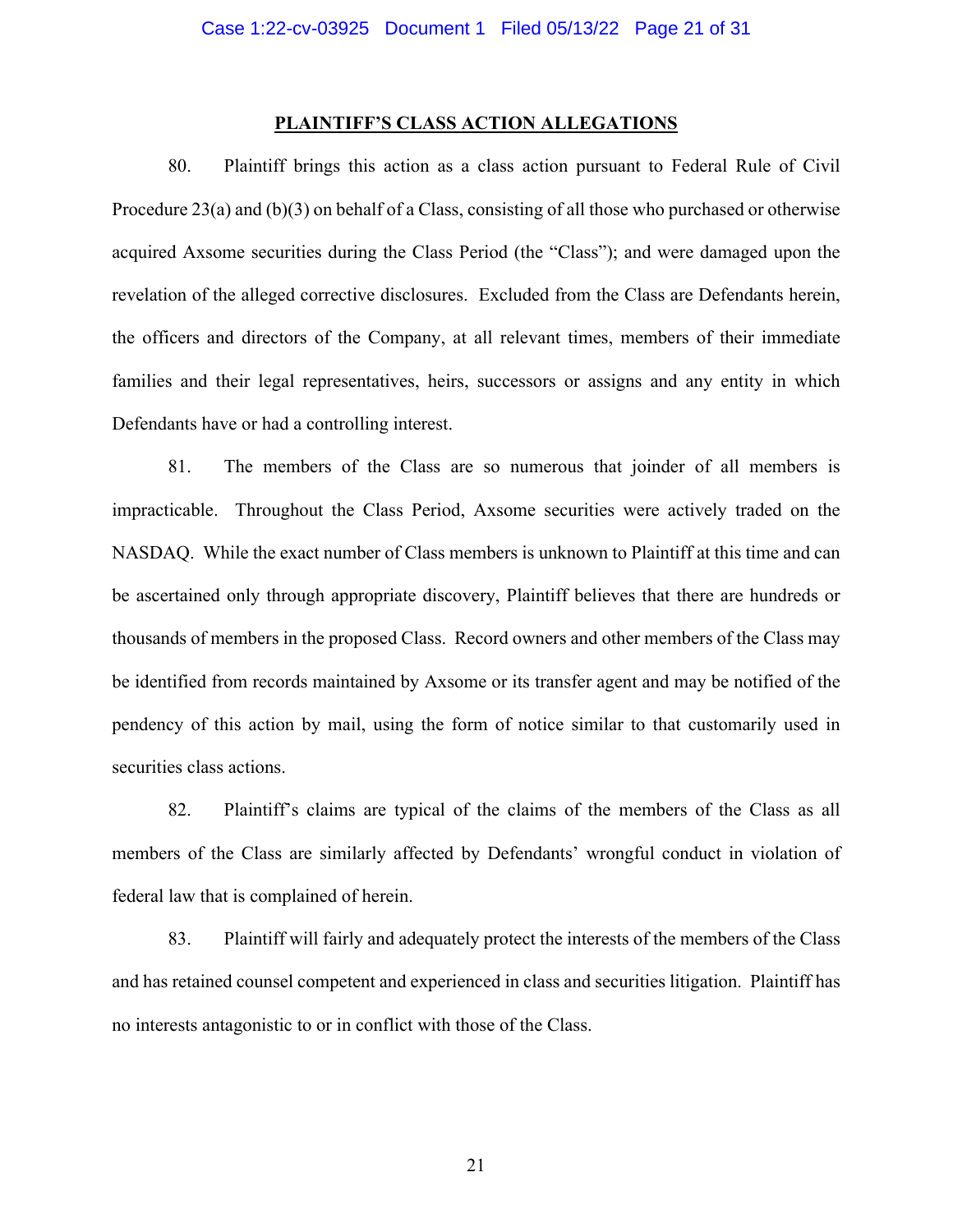### Case 1:22-cv-03925 Document 1 Filed 05/13/22 Page 22 of 31

84. Common questions of law and fact exist as to all members of the Class and predominate over any questions solely affecting individual members of the Class. Among the questions of law and fact common to the Class are:

- whether the federal securities laws were violated by Defendants' acts as alleged herein;
- whether statements made by Defendants to the investing public during the Class Period misrepresented material facts about the business, operations and management of Axsome;
- whether the Individual Defendants caused Axsome to issue false and misleading financial statements during the Class Period;
- whether Defendants acted knowingly or recklessly in issuing false and misleading financial statements;
- whether the prices of Axsome securities during the Class Period were artificially inflated because of the Defendants' conduct complained of herein; and
- whether the members of the Class have sustained damages and, if so, what is the proper measure of damages.

85. A class action is superior to all other available methods for the fair and efficient adjudication of this controversy since joinder of all members is impracticable. Furthermore, as the damages suffered by individual Class members may be relatively small, the expense and burden of individual litigation make it impossible for members of the Class to individually redress the wrongs done to them. There will be no difficulty in the management of this action as a class action.

86. Plaintiff will rely, in part, upon the presumption of reliance established by the fraudon-the-market doctrine in that:

- Defendants made public misrepresentations or failed to disclose material facts during the Class Period;
- the omissions and misrepresentations were material;
- Axsome securities are traded in an efficient market;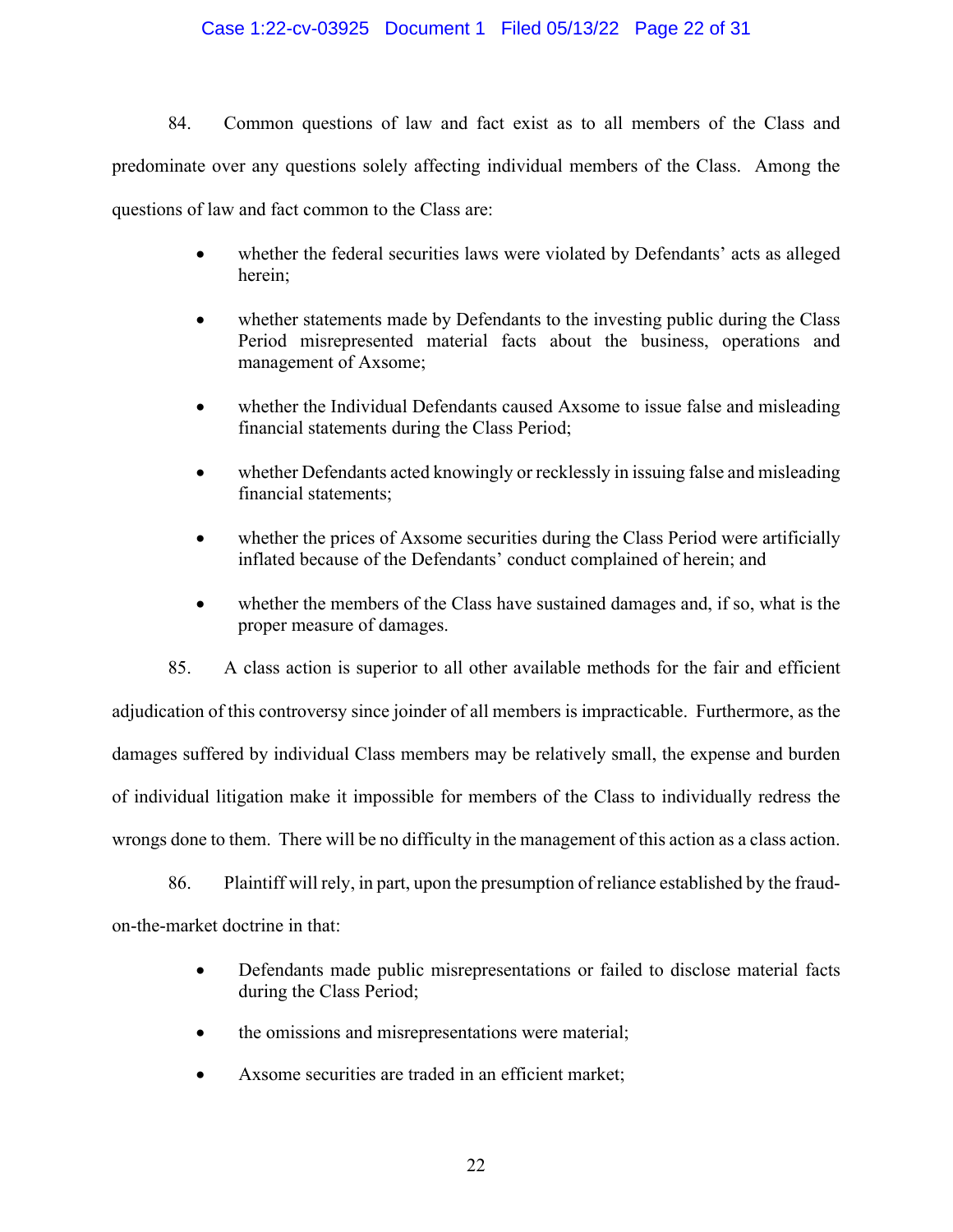- the Company's shares were liquid and traded with moderate to heavy volume during the Class Period;
- the Company traded on the NASDAQ and was covered by multiple analysts;
- the misrepresentations and omissions alleged would tend to induce a reasonable investor to misjudge the value of the Company's securities; and
- Plaintiff and members of the Class purchased, acquired and/or sold Axsome securities between the time the Defendants failed to disclose or misrepresented material facts and the time the true facts were disclosed, without knowledge of the omitted or misrepresented facts.
- 87. Based upon the foregoing, Plaintiff and the members of the Class are entitled to a

presumption of reliance upon the integrity of the market.

88. Alternatively, Plaintiff and the members of the Class are entitled to the presumption

of reliance established by the Supreme Court in *Affiliated Ute Citizens of the State of Utah v.* 

*United States*, 406 U.S. 128, 92 S. Ct. 2430 (1972), as Defendants omitted material information in

their Class Period statements in violation of a duty to disclose such information, as detailed above.

# **COUNT I**

# **(Violations of Section 10(b) of the Exchange Act and Rule 10b-5 Promulgated Thereunder Against All Defendants)**

89. Plaintiff repeats and re-alleges each and every allegation contained above as if fully set forth herein.

90. This Count is asserted against Defendants and is based upon Section 10(b) of the Exchange Act, 15 U.S.C. § 78j(b), and Rule 10b-5 promulgated thereunder by the SEC.

91. During the Class Period, Defendants engaged in a plan, scheme, conspiracy and course of conduct, pursuant to which they knowingly or recklessly engaged in acts, transactions, practices and courses of business which operated as a fraud and deceit upon Plaintiff and the other members of the Class; made various untrue statements of material facts and omitted to state material facts necessary in order to make the statements made, in light of the circumstances under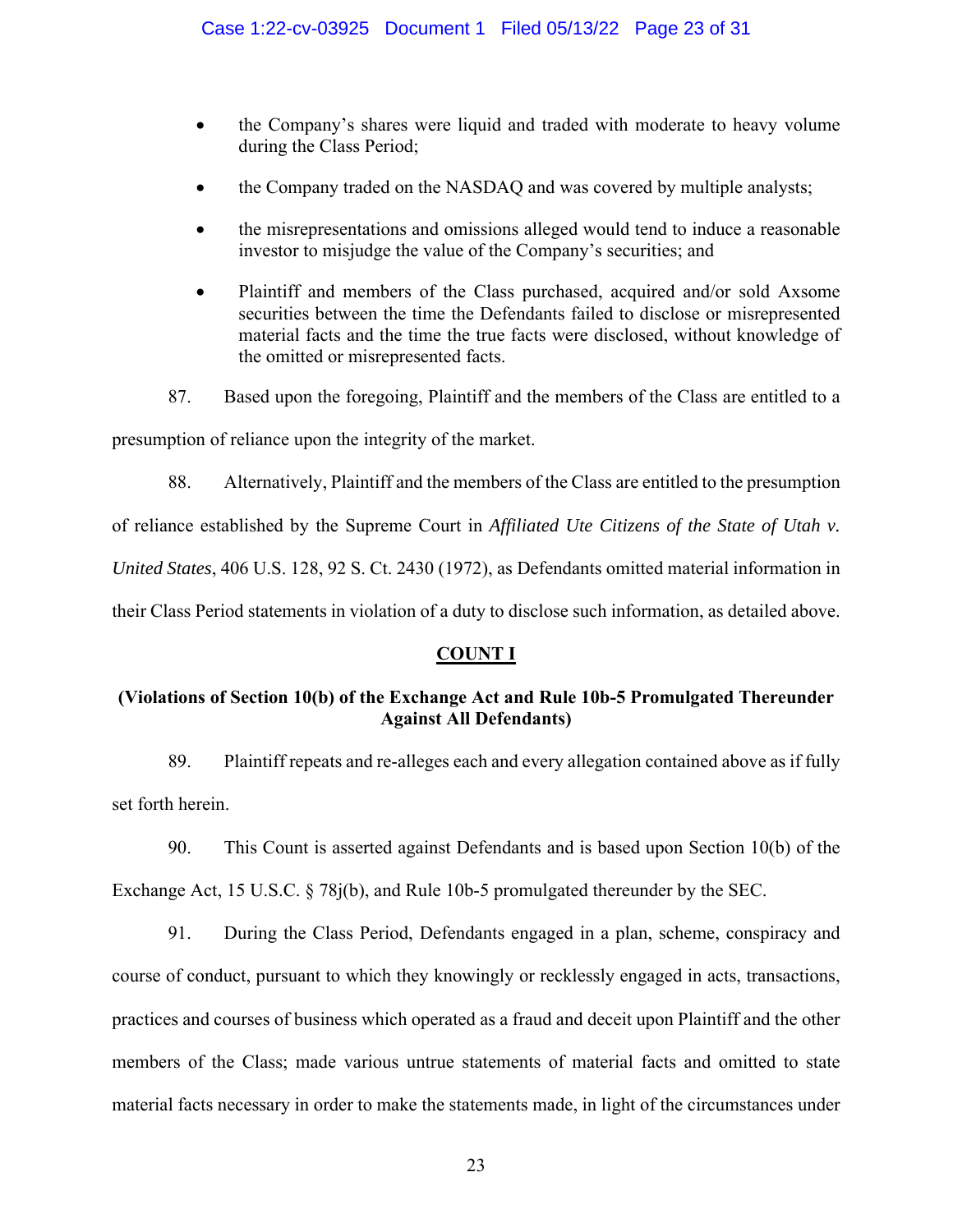### Case 1:22-cv-03925 Document 1 Filed 05/13/22 Page 24 of 31

which they were made, not misleading; and employed devices, schemes and artifices to defraud in connection with the purchase and sale of securities. Such scheme was intended to, and, throughout the Class Period, did: (i) deceive the investing public, including Plaintiff and other Class members, as alleged herein; (ii) artificially inflate and maintain the market price of Axsome securities; and (iii) cause Plaintiff and other members of the Class to purchase or otherwise acquire Axsome securities and options at artificially inflated prices. In furtherance of this unlawful scheme, plan and course of conduct, Defendants, and each of them, took the actions set forth herein.

92. Pursuant to the above plan, scheme, conspiracy and course of conduct, each of the Defendants participated directly or indirectly in the preparation and/or issuance of the quarterly and annual reports, SEC filings, press releases and other statements and documents described above, including statements made to securities analysts and the media that were designed to influence the market for Axsome securities. Such reports, filings, releases and statements were materially false and misleading in that they failed to disclose material adverse information and misrepresented the truth about Axsome's finances and business prospects.

93. By virtue of their positions at Axsome, Defendants had actual knowledge of the materially false and misleading statements and material omissions alleged herein and intended thereby to deceive Plaintiff and the other members of the Class, or, in the alternative, Defendants acted with reckless disregard for the truth in that they failed or refused to ascertain and disclose such facts as would reveal the materially false and misleading nature of the statements made, although such facts were readily available to Defendants. Said acts and omissions of Defendants were committed willfully or with reckless disregard for the truth. In addition, each Defendant knew or recklessly disregarded that material facts were being misrepresented or omitted as described above.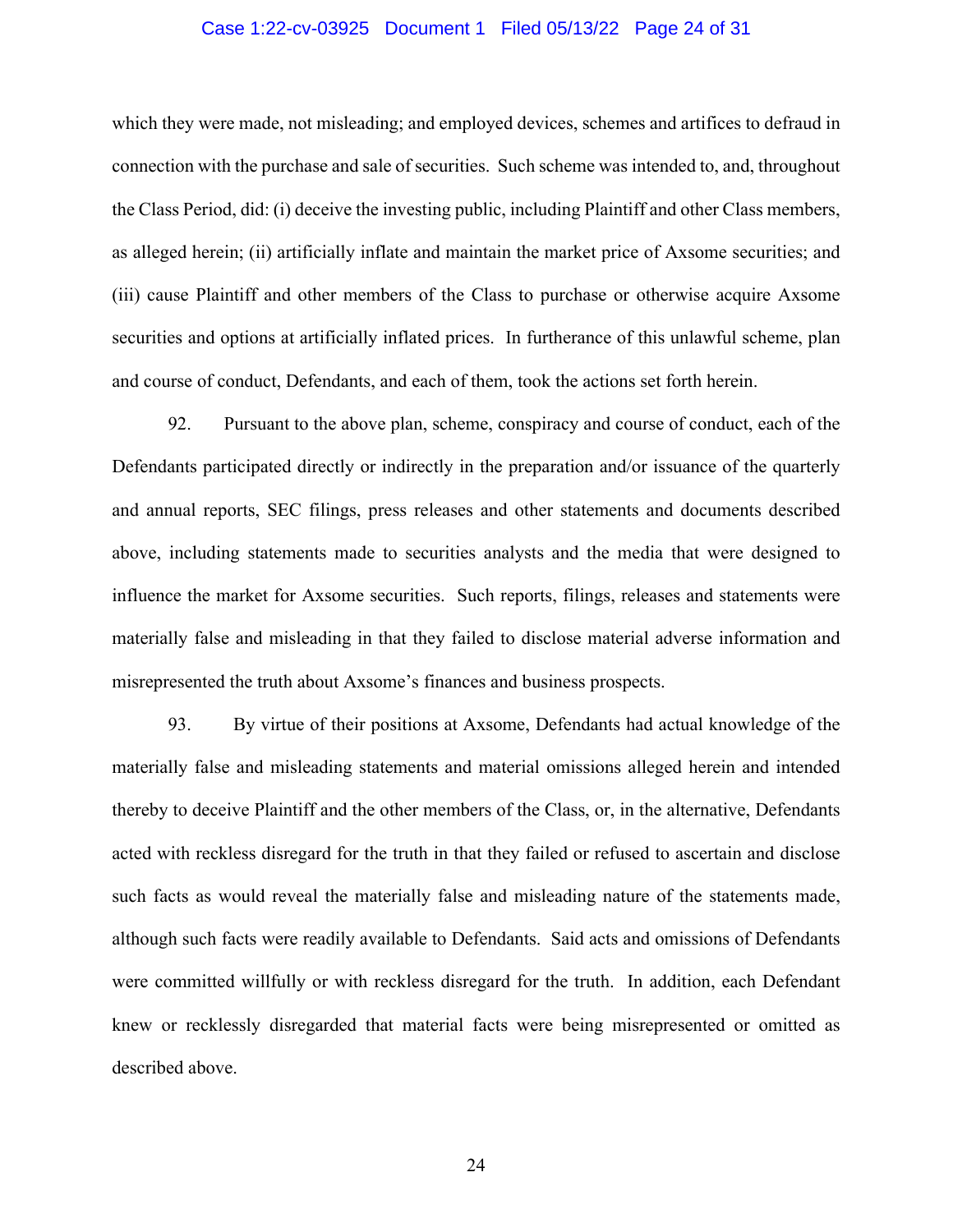### Case 1:22-cv-03925 Document 1 Filed 05/13/22 Page 25 of 31

94. Information showing that Defendants acted knowingly or with reckless disregard for the truth is peculiarly within Defendants' knowledge and control. As the senior managers and/or directors of Axsome, the Individual Defendants had knowledge of the details of Axsome's internal affairs.

95. The Individual Defendants are liable both directly and indirectly for the wrongs complained of herein. Because of their positions of control and authority, the Individual Defendants were able to and did, directly or indirectly, control the content of the statements of Axsome. As officers and/or directors of a publicly-held company, the Individual Defendants had a duty to disseminate timely, accurate, and truthful information with respect to Axsome's businesses, operations, future financial condition and future prospects. As a result of the dissemination of the aforementioned false and misleading reports, releases and public statements, the market price of Axsome securities was artificially inflated throughout the Class Period. In ignorance of the adverse facts concerning Axsome's business and financial condition which were concealed by Defendants, Plaintiff and the other members of the Class purchased or otherwise acquired Axsome securities at artificially inflated prices and relied upon the price of the securities, the integrity of the market for the securities and/or upon statements disseminated by Defendants, and were damaged thereby.

96. During the Class Period, Axsome securities were traded on an active and efficient market. Plaintiff and the other members of the Class, relying on the materially false and misleading statements described herein, which the Defendants made, issued or caused to be disseminated, or relying upon the integrity of the market, purchased or otherwise acquired shares of Axsome securities at prices artificially inflated by Defendants' wrongful conduct. Had Plaintiff and the other members of the Class known the truth, they would not have purchased or otherwise acquired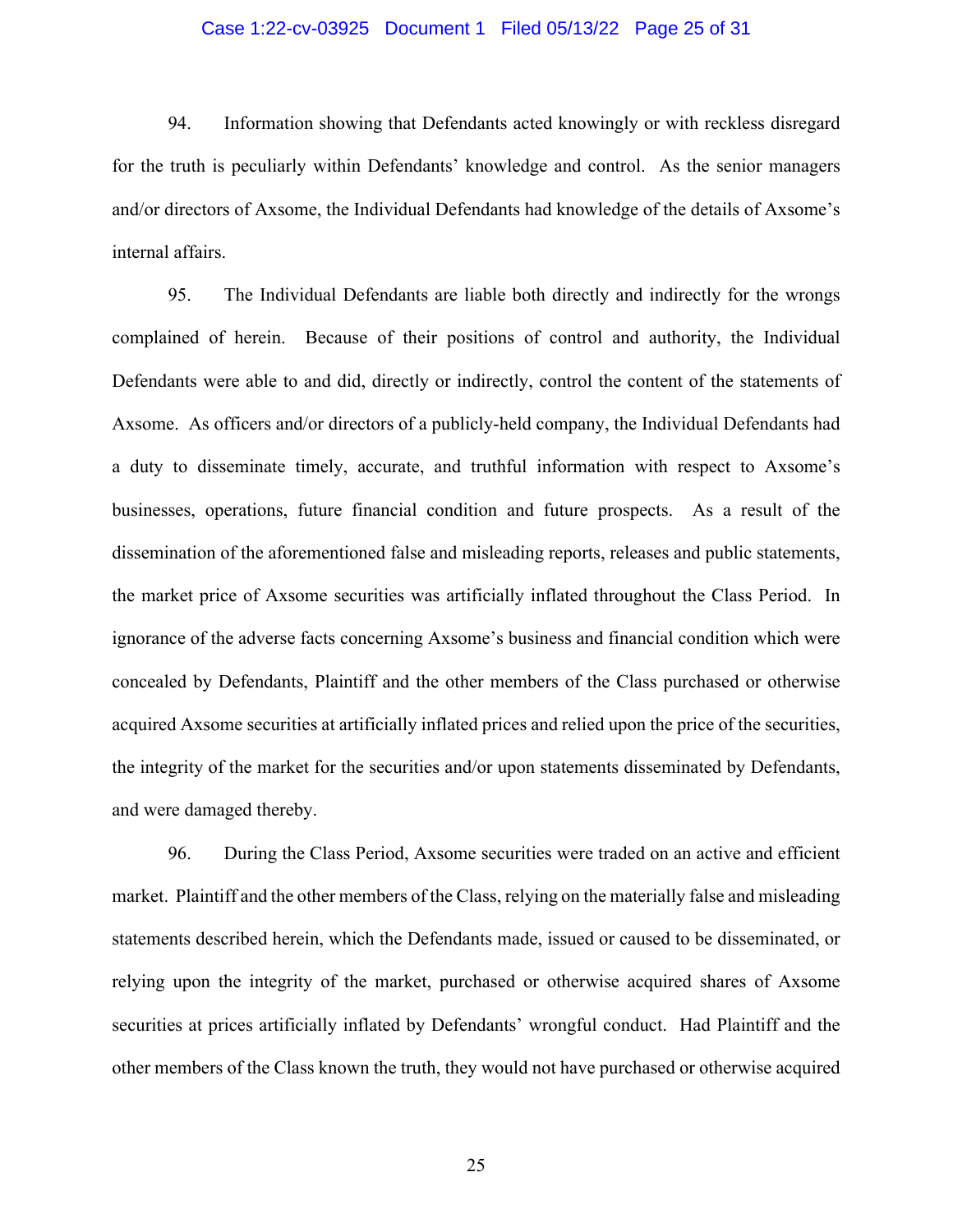### Case 1:22-cv-03925 Document 1 Filed 05/13/22 Page 26 of 31

said securities, or would not have purchased or otherwise acquired them at the inflated prices that were paid. At the time of the purchases and/or acquisitions by Plaintiff and the Class, the true value of Axsome securities was substantially lower than the prices paid by Plaintiff and the other members of the Class. The market price of Axsome securities declined sharply upon public disclosure of the facts alleged herein to the injury of Plaintiff and Class members.

97. By reason of the conduct alleged herein, Defendants knowingly or recklessly, directly or indirectly, have violated Section 10(b) of the Exchange Act and Rule 10b-5 promulgated thereunder.

98. As a direct and proximate result of Defendants' wrongful conduct, Plaintiff and the other members of the Class suffered damages in connection with their respective purchases, acquisitions and sales of the Company's securities during the Class Period, upon the disclosure that the Company had been disseminating misrepresented financial statements to the investing public.

#### **COUNT II**

#### **(Violations of Section 20(a) of the Exchange Act Against the Individual Defendants)**

99. Plaintiff repeats and re-alleges each and every allegation contained in the foregoing paragraphs as if fully set forth herein.

100. During the Class Period, the Individual Defendants participated in the operation and management of Axsome, and conducted and participated, directly and indirectly, in the conduct of Axsome's business affairs. Because of their senior positions, they knew the adverse non-public information about Axsome's misstatement of income and expenses and false financial statements.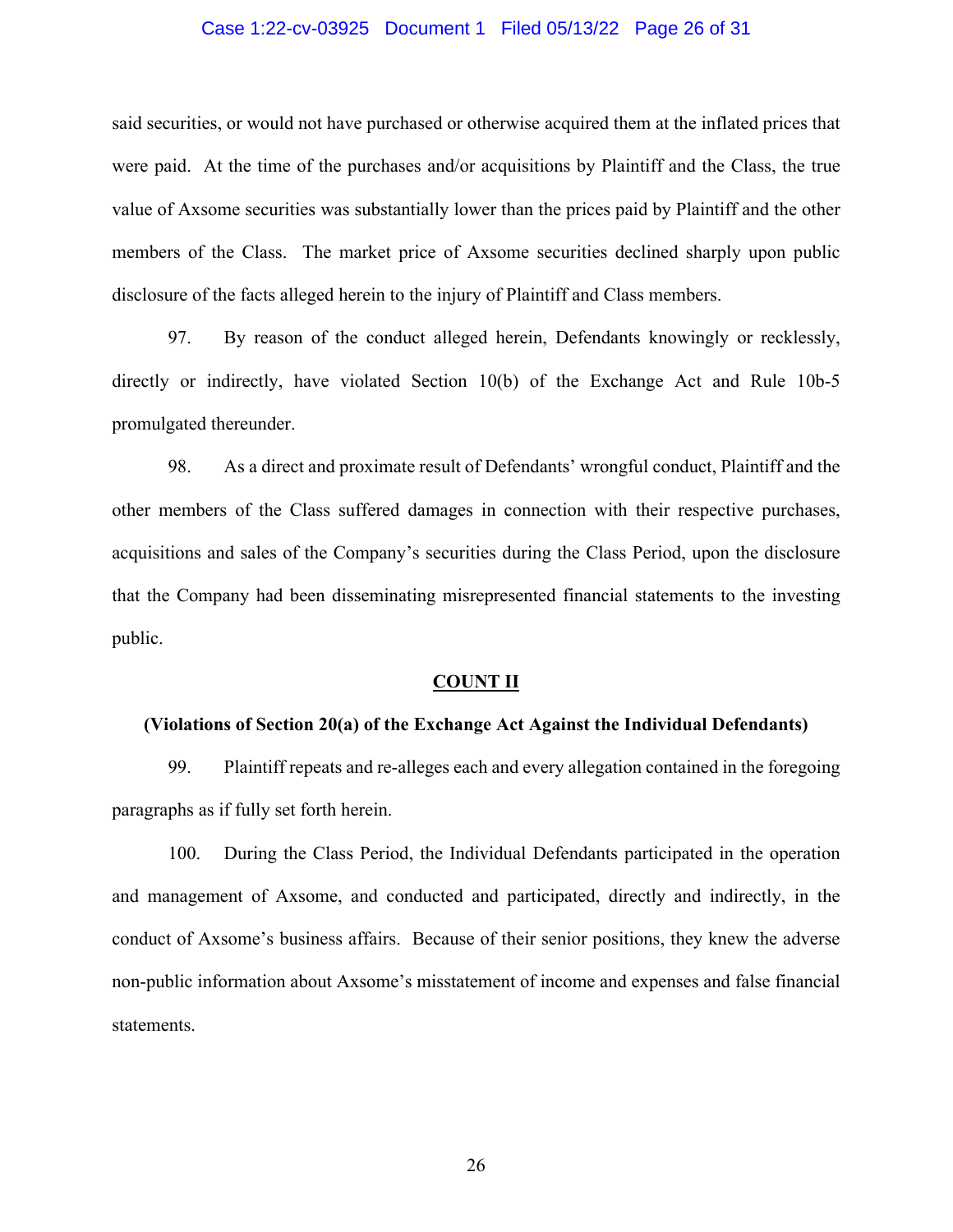### Case 1:22-cv-03925 Document 1 Filed 05/13/22 Page 27 of 31

101. As officers and/or directors of a publicly owned company, the Individual Defendants had a duty to disseminate accurate and truthful information with respect to Axsome's financial condition and results of operations, and to correct promptly any public statements issued by Axsome which had become materially false or misleading.

102. Because of their positions of control and authority as senior officers, the Individual Defendants were able to, and did, control the contents of the various reports, press releases and public filings which Axsome disseminated in the marketplace during the Class Period concerning Axsome's results of operations. Throughout the Class Period, the Individual Defendants exercised their power and authority to cause Axsome to engage in the wrongful acts complained of herein. The Individual Defendants, therefore, were "controlling persons" of Axsome within the meaning of Section 20(a) of the Exchange Act. In this capacity, they participated in the unlawful conduct alleged which artificially inflated the market price of Axsome securities.

103. Each of the Individual Defendants, therefore, acted as a controlling person of Axsome. By reason of their senior management positions and/or being directors of Axsome, each of the Individual Defendants had the power to direct the actions of, and exercised the same to cause, Axsome to engage in the unlawful acts and conduct complained of herein. Each of the Individual Defendants exercised control over the general operations of Axsome and possessed the power to control the specific activities which comprise the primary violations about which Plaintiff and the other members of the Class complain.

104. By reason of the above conduct, the Individual Defendants are liable pursuant to Section 20(a) of the Exchange Act for the violations committed by Axsome.

#### **PRAYER FOR RELIEF**

**WHEREFORE**, Plaintiff demands judgment against Defendants as follows: